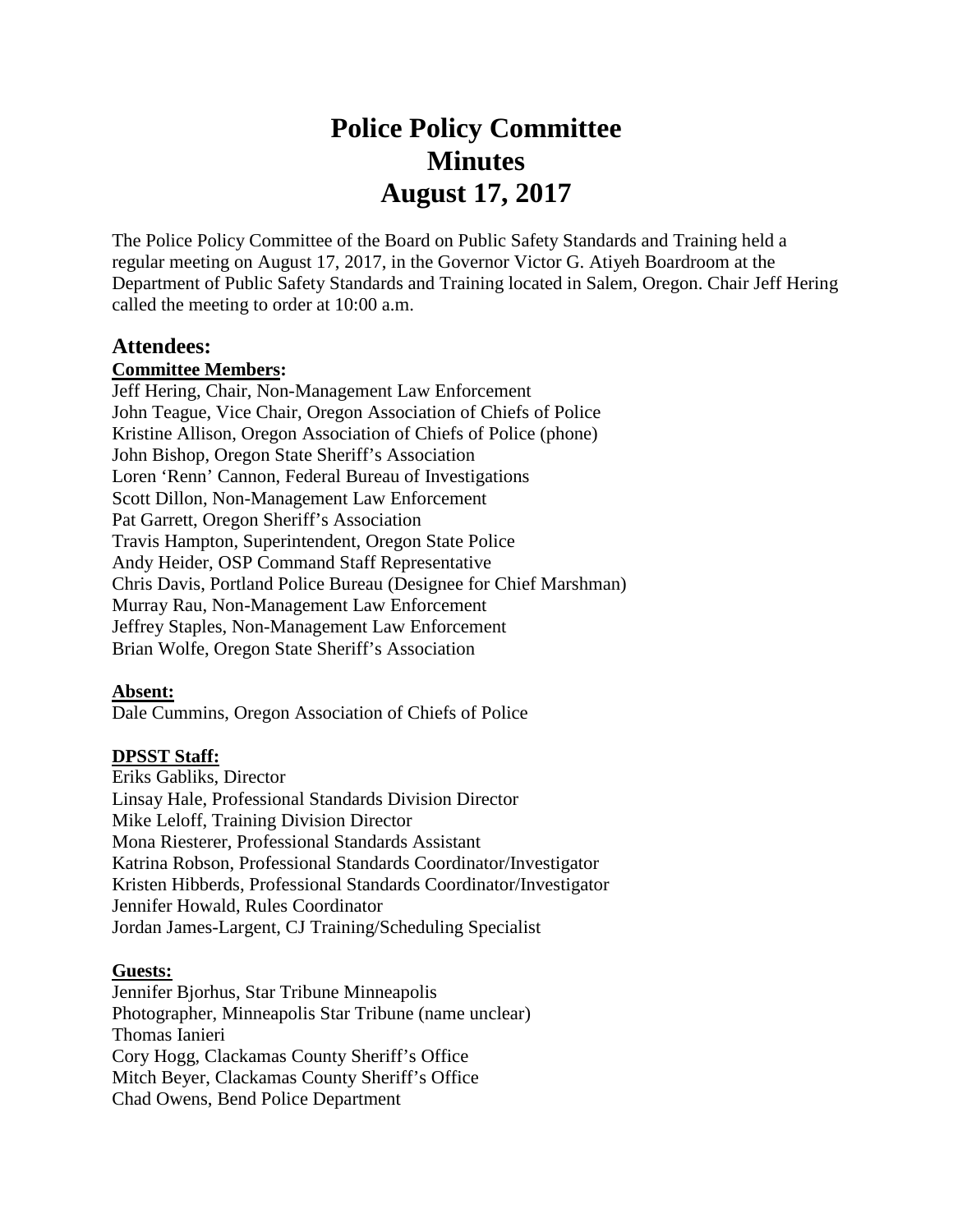Rebecca Woolington, The Oregonian Carli Brosseau, The Oregonian Jamie Rogers Taylor Lawrence Mark Banks, Oregon State Police Roger Thorsvold (phone)



#### **1. Introductions**

Introductions of members, guest and staff were presented.

#### **2. Minutes of May 18, 2017**

Approve the minutes of the May 18, 2017 Police Policy Committee meeting.

*To see a complete record of the May 18, 2017 Police Policy Committee minutes, please go to:* <http://www.oregon.gov/dpsst/BD/pages/policepolicycommitteemeetingminutes.aspx>

• *John Bishop moved that the committee approve the minutes of the May 18, 2017 Police Policy Committee meeting. Travis Hampton seconded the motion. The motion carried unanimously.*

#### **3.** *\****OAR 259-008-0010 – Proposed Rule Change; HB 2594 Changes to Citizenship Requirements for Certification**  Presented by Jennifer Howald

During the 2017 legislative session, the Oregon legislature passed House Bill 2594. This bill allows a person who is a nonimmigrant legally in the United States under a Compact of Free Association to become certified as a corrections officer, a parole and probation officer or a police officer.

The changes to the Oregon Revised Statues that identify the citizenship requirements for certification as a corrections officer, parole and probation officer and a police officer become effective January 1, 2018. OAR 259-008-0010 outlines the minimum standards for employment as a law enforcement officer and will need to be amended to reflect the statutory changes resulting from the passage of HB 2594.

DPSST staff is facilitating the permanent rulemaking process now to ensure that adequate timelines allow for permanent rule changes to be filed and become effective January 1, 2018 to coincide with the statutory changes.

• *John Bishop moved to recommend to the Board filing the proposed language for OAR 259-008-0010 with the Secretary of State as a proposed rule and as a permanent rule if no comments are received. Travis Hampton seconded the motion. The motion carried unanimously.*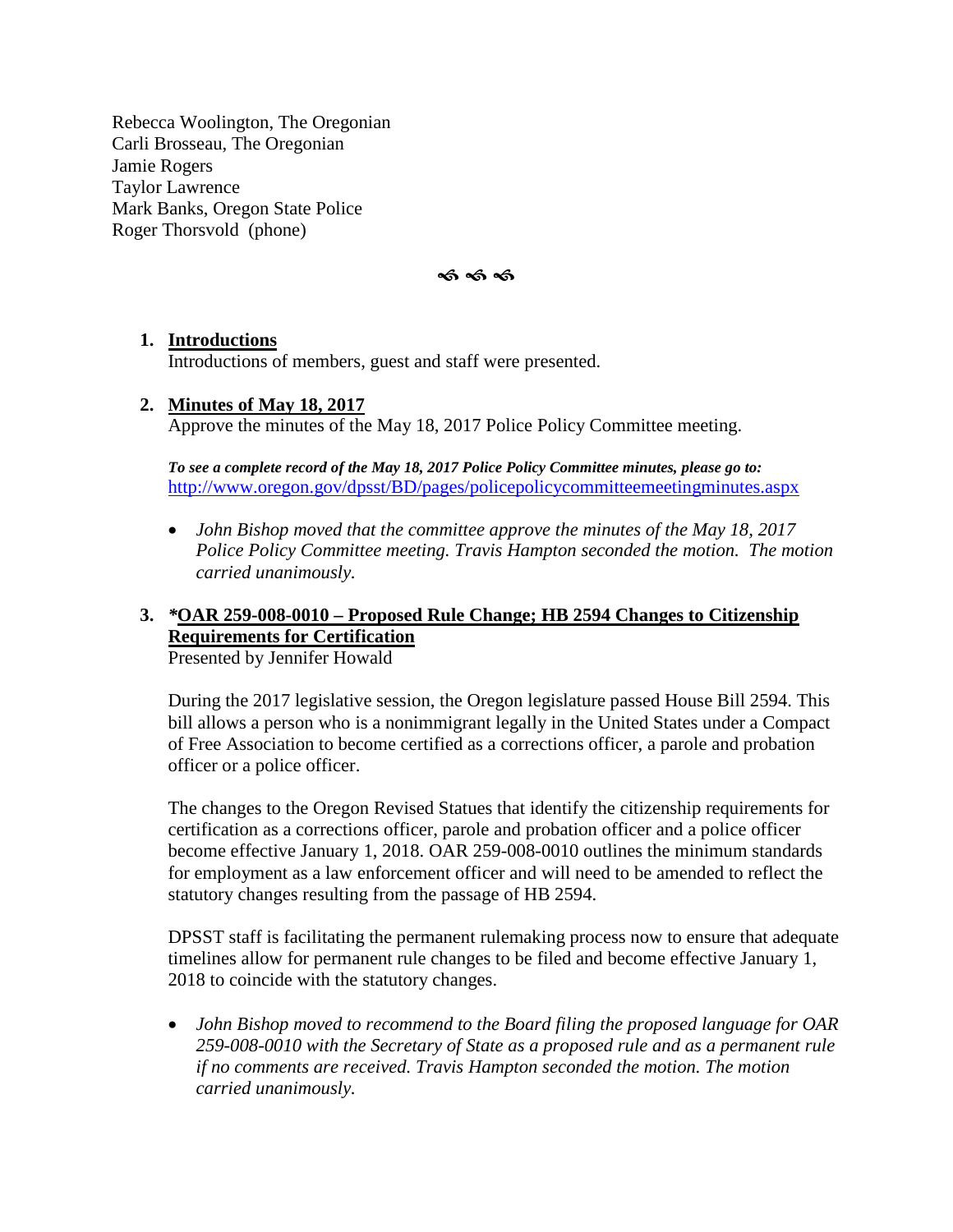• *By consensus the committee found no fiscal impact to small businesses*

(Linsay Hale provided an overview of the new standards for the Criminal Justice Denial/Revocation/Suspension to the policy members (OAR 259-008-0070). The new standard took effect 8-1-17.

#### **4. \*Rogers, Jamie DPSST #36661; Request for Eligibility** Presented by Kristin Hibberds

*Pat Garrett recused himself due to conflict of interest Murray Rau recused himself due to conflict of interest.* 

Rogers' case was reviewed by the PPC on April 22, 2010 and they voted six in favor and four opposed to revoke Rogers certifications based on his discretionary disqualifying misconduct.

A Notice of Intent to Revoke was issued based on the PPC's vote and Rogers requested an Administrative Hearing. Prior to the Administrative Hearing Rogers stipulated to the revocation of his certifications with an ineligibility period of 3 years.

DPSST requests that the PPC review Rogers' written request for an eligibility determination and recommend to the Board whether or not Rogers' eligibility to apply for certification should be restored.

John Teague moved that the Police Policy Committee adopts the staff report as the record upon which its recommendations are based. Brian Wolfe seconded the motion. The motion carried unanimously.

By discussion and consensus, the committee determined that Rogers's behavior did not involve any **Mitigating Circumstances** or **Aggravating Circumstances.** 

Jeff Staples recommends that the Police Policy Committee finds that Roger's eligibility to apply for police certifications **be restored** and recommends such to the Board. Chris Davis seconded the motion. The motion carried unanimously with two recusals.

# **5. \*Ianieri, Thomas DPSST #37706 – Medford Police Department; Reconsideration of Previous Recommendation Requested by Board; Basic, Intermediate, Advanced and Supervisory Police Certifications**

Presented by Kristen Hibberds

#### *Kristine Allison recused herself due to conflict of interest*

In October 2016, DPSST received an F-4 regarding Ianieri's separation from Medford Police Department (MPD). DPSST requested all of the information surrounding his separation and Settlement Agreement.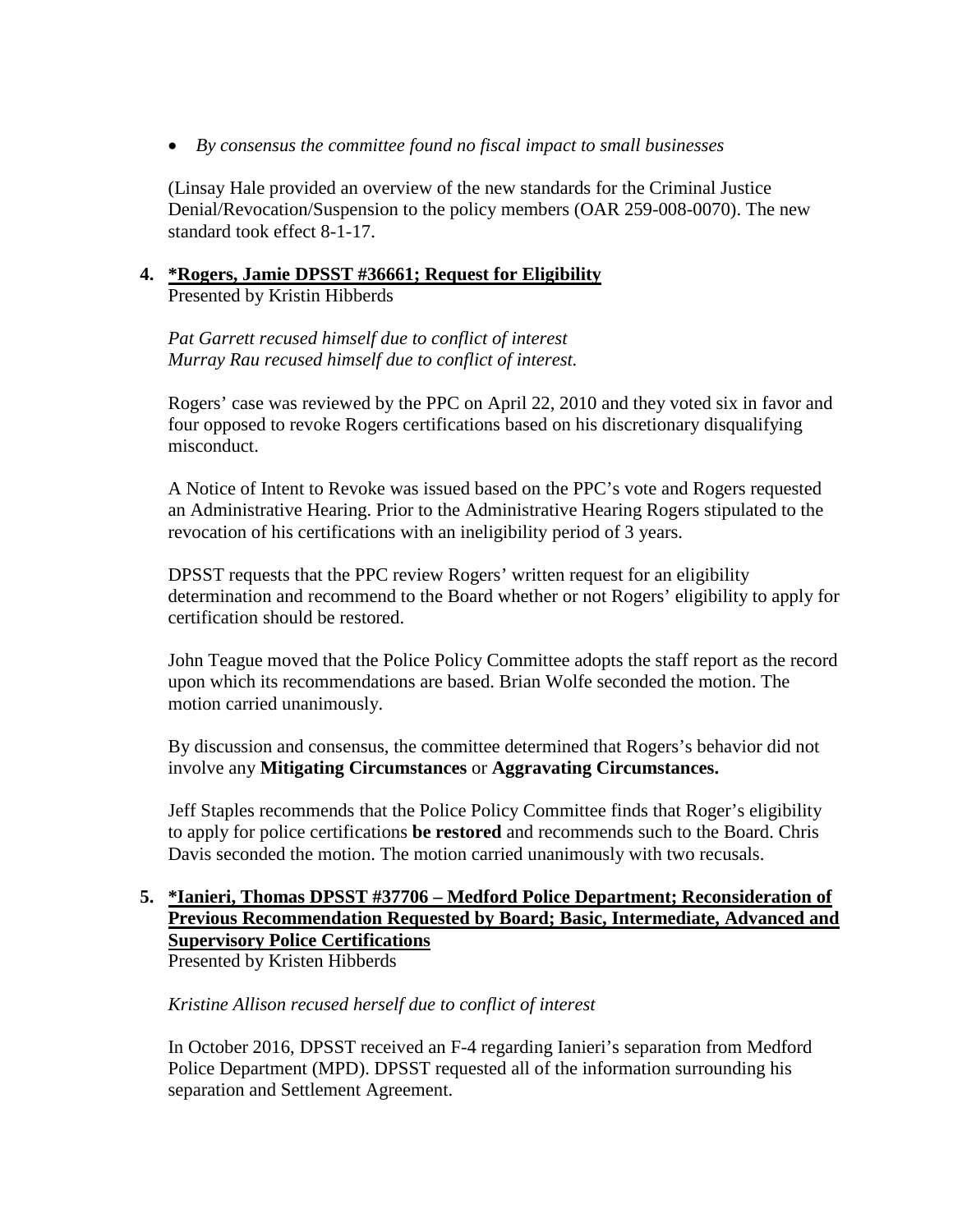On May 18, 2017, the Police Policy Committee met and recommended to the Board that Ianieri's certifications not be revoked.

On July 27, 2017, the Board on Public Safety Standards and Training voted to return this matter to the PPC for consideration based on the fact that Ianieri was employed as a Sergeant with the MPD and therefore served as a leader and role model and the egregious nature of his conduct should be re-reviewed in light of his role as a leader with the MPD.

#### *Thomas Ianieri presented verbal mitigation*.

John Teague moved that the Police Policy Committee adopts the staff report as the record upon which its recommendations are based. Jeff Staples seconded the motion. The motion carried with 11voting aye, and Kristine Allison abstaining.

By discussion and consensus, the committee determined that Ianieri's behavior did involve **Gross Misconduct** as defined in Administrative Rule, in that there is strong evidence in the record that Ianieri damaged the efficient operation of the agencies by creating a hostile work environment which has significant and negative effects on female subordinates. Ianieri made inappropriate comments, inappropriate comments in text, photos, pinning subordinate staff against each other, releasing confidential personnel information, and retaliatory behavior.

Scott Dillon moved that the Police Policy Committee find that Ianieri's **Gross Misconduct** does not rise to the level to warrant Board action when considered alone. Jeff Staples seconded the motion. The motion failed with Jeff Staples, Scott Dillon, Jeff Hering, and Murray Rau voting aye, and John Teague, John Bishop, Pat Garrett, Travis Hampton, Andy Heider, Chris Davis, and Brian Wolfe voting nay, Kristine Allison abstaining.

John Teague presented a new motion that the Police Policy Committee find that Ianieri's Gross Misconduct does rise to the level to warrant Board action when considered alone. John Bishop seconded the motion. The motion carried with John Teague, John Bishop, Pat Garrett, Travis Hampton, Andy Heider, Chris Davis, and Brian Wolfe voting aye, and Jeff Staples, Scott Dillon, Jeff Hering, Murray Rau voting nay, and Kristine Allison abstaining.

By discussion and consensus, the committee determined that Ianieri's behavior did involve **Misuse of Authority** as defined in Administrative Rule due to the fact that Ianieri shared confidential information with individual staff members about other staff members.

John Bishop moved that the Police Policy Committee find that Ianieri's **Misuse of Authority** does not rise to the level to warrant Board action when considered alone. John Teague seconded the motion. The motion carried with Jeff Hering, John Teague, John Bishop, Scott Dillon, Travis Hampton, Andy Heider, Chris Davis, Murray Rau, Jeff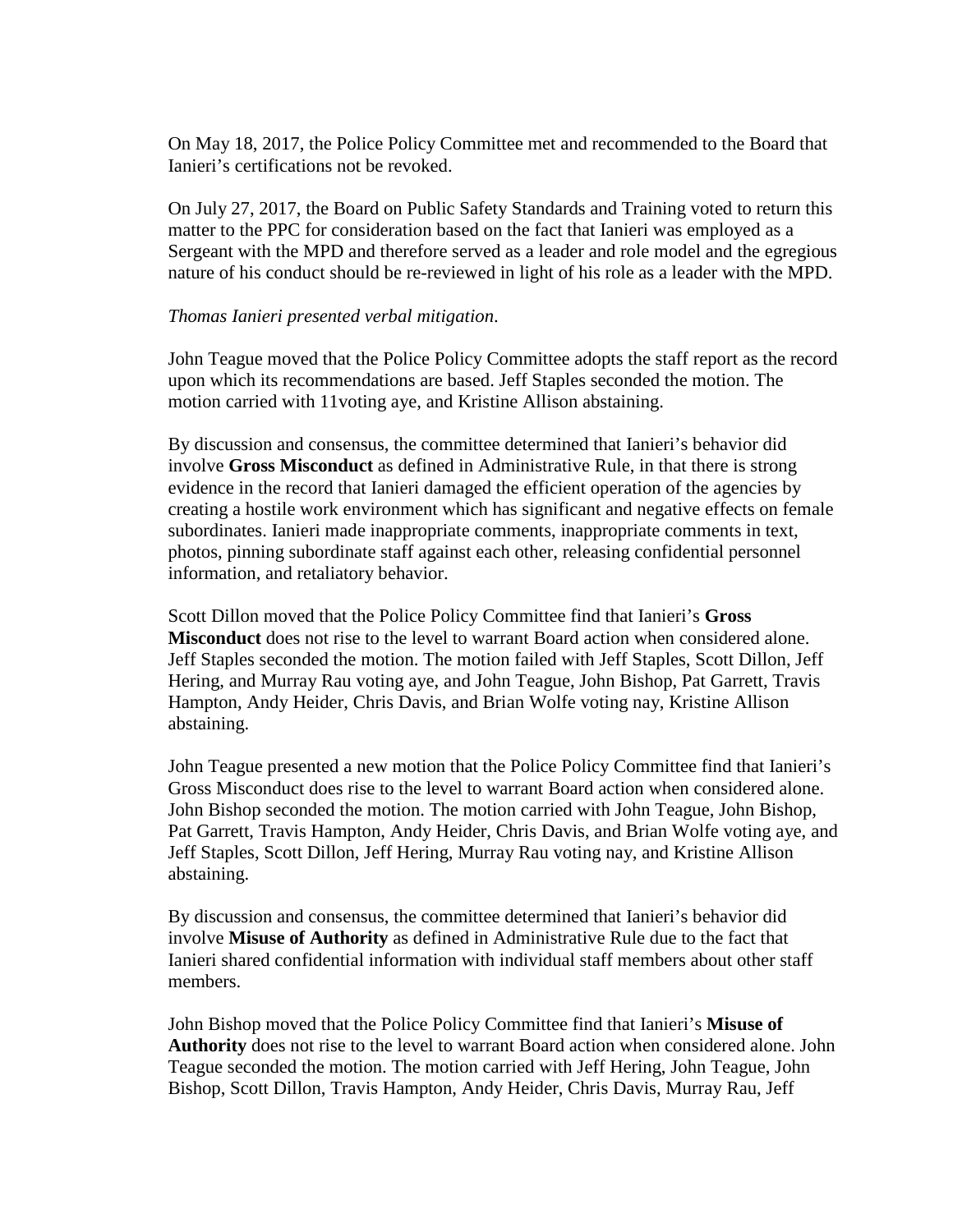Staples, and Brian Wolfe voting aye, Pat Garrett voting nay, and Kristine Allison abstaining.

By discussion and consensus, the committee determined that Ianieri's behavior did involve **Disregard for the Rights of Others** when Ianieri sent texts to employees about other employees, and made disparaging remarks and comments, creating a hostile work environment for the agency.

Travis Hampton moved that the Police Policy Committee find that Ianieri's **Disregard for the Rights of Others as** defined in administrative rule, does not rise to the level warrant Board action. Murray Rau seconded the motion. The motion passed with Jeff Herring, John Teague, John Bishop, Scott Dillon, Pat Garrett, Travis Hampton, Andy Heider, Chris Davis, Murray Rau, and Jeff Staples voting aye, Brian Wolfe voting nay, and Kristine Allison abstaining.

By discussion and consensus, the committee determined that Ianieri's behavior did not involve **Dishonesty** as defined in Administrative Rule.

Staff presented aggravating and mitigating circumstances for consideration as required by OAR 259-008-0070.

By discussion and consensus, the committee determined that the totality of the situation was an additional **Aggravating Circumstance**. Ianieri should have known better as his position of supervisor is held at a higher standard.

By discussion and consensus, the committee determined that Ianieri's behavior did involve additional **Mitigating Circumstances** based on the fact that the records show that Ianieri was a good employee up until the time of the incident. Ianieri was in the armed services.

After reviewing the totality of the case, Jeff Staples voted to recommend the Board **not** take action on Ianieri's certification. Scott Dillon seconded the motion. The motion passed with seven ayes, Brian Wolfe, Pat Garrett, and John Bishop voting nay, and Kristine Allison abstaining.

# **6. \*Owens, Chad DPSST #56493; Bend Police Department – Application for Training and Subsequent Police Certifications**

Presented by Katrina Robson

The issue in this case is Owen's conduct in his arrests and subsequent conviction of a Minor in Possession of an Alcoholic Beverage and Criminal Mischief II and whether his Application for Training and subsequent certification should be denied as a result.

*Chad Owen's presented verbal mitigation.*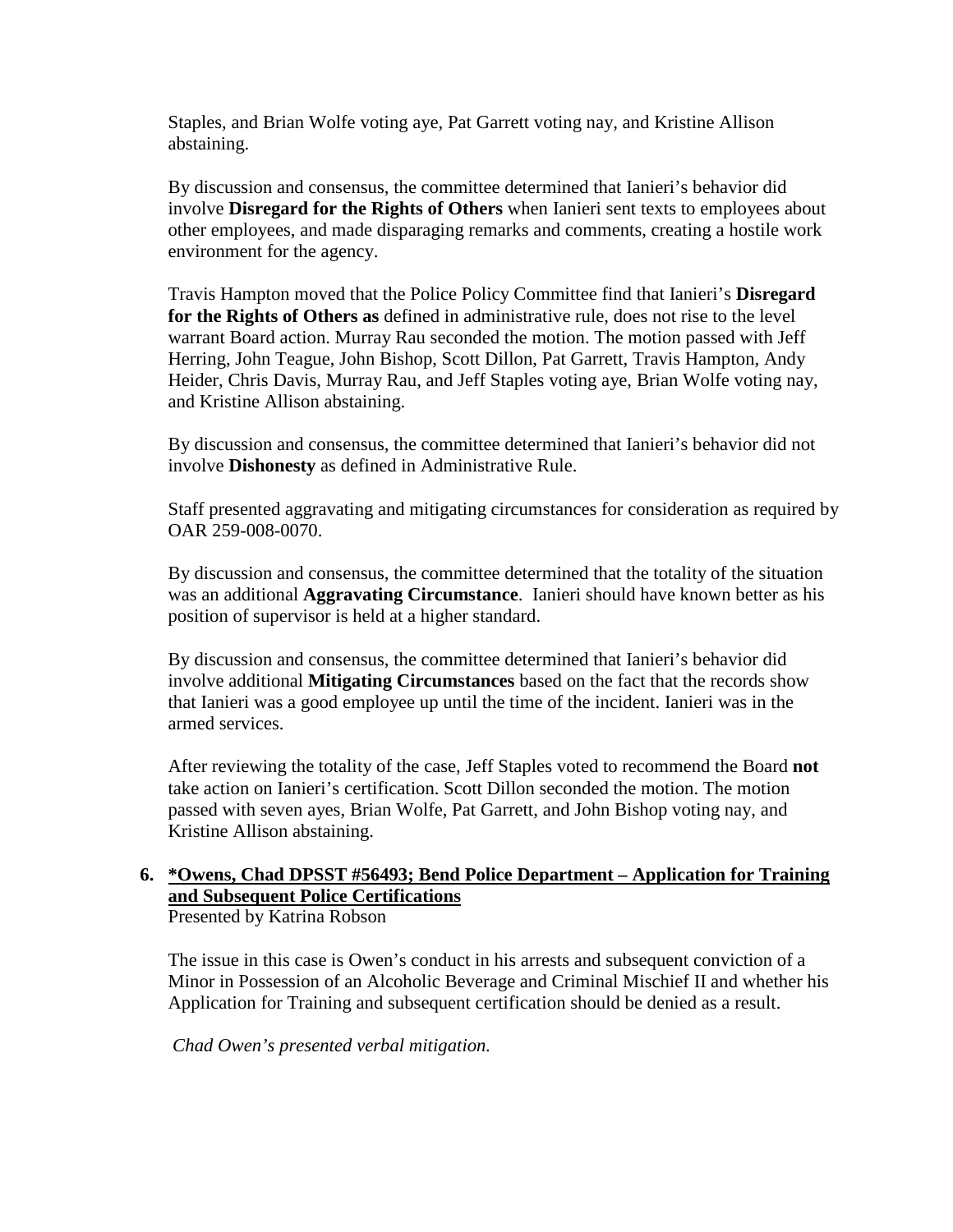Pat Garrett moved that the Police Policy Committee adopts the staff report as the record upon which its recommendations are based. Brian Wolfe seconded the motion. The motion carried unanimously.

By discussion and consensus, the committee determined that Owen's behavior did involve **Gross Misconduct** based on the criminal acts and Owen's behavior.

John Bishop moved that the Police Policy Committee find that Owen's **Gross Misconduct** does not rise to the level to warrant Board action when considered alone. Brian Wolfe seconded the motion. The motion carried unanimously.

By discussion and consensus, the committee determined that Owen's behavior did not involve **Misuse of Authority** as defined in Administrative Rule.

By discussion and consensus, the committee determined that behavior did involve **Disregard for the Rights of Others** as defined in Administrative Rule based the fact that Owen caused damage to the victim's vehicle using his pick-up truck.

Brian Wolfe moved to that the Police Policy Committee find that Owen's **Disregard for the Rights of Others** does not rise to the level to warrant Board action when considered alone. John Bishop seconded the motion. The motion carried unanimously.

By discussion and consensus, the committee determined that Owen's behavior did not involve **Dishonesty** as defined in Administrative Rule.

Staff presented aggravating and mitigating circumstances for consideration as required by OAR 259-008-0070.

By discussion and consensus, the committee determined that Owen's behavior did not involve any additional **Aggravating Circumstances**.

By discussion and consensus, the committee determined that Owen's behavior did involve additional **Mitigating Circumstances** by the letters written on his behalf by the Chief of his department.

After considering the totality of the circumstances, Jeff Staples moved that the Police Policy Committee recommend that the case **does not** warrant Board action. Murry Rau seconded the motion. The motion carried unanimously.

### **7. \*Hogg, Cory DPSST #57151; Clackamas County Sheriff's Office – Application for Training and Subsequent Police Certification**

Presented by Katrina Robson

The issue in this case is Hogg's conduct in his arrest and subsequent conviction of DUII and whether his Application for Training and subsequent certification should be denied as a result.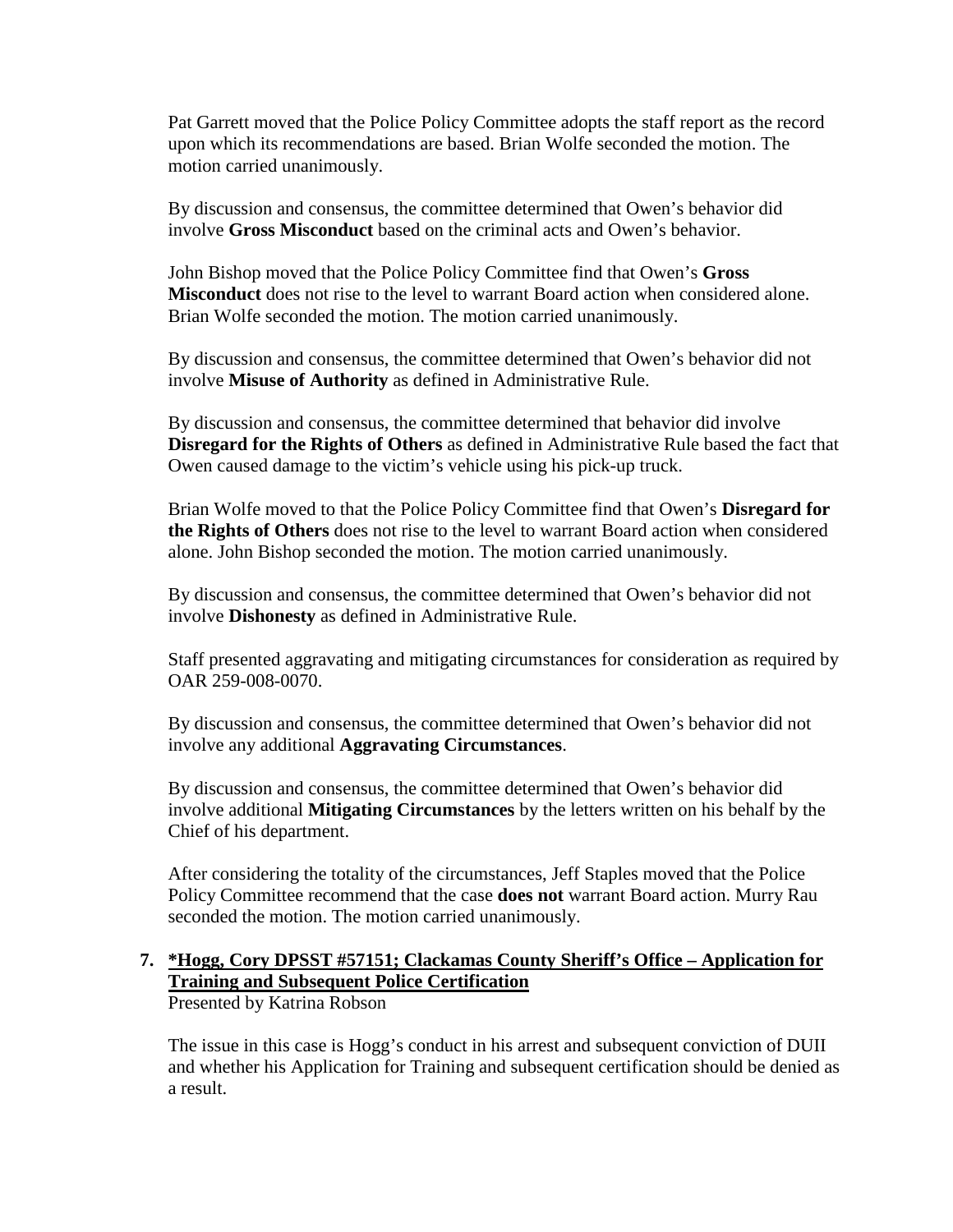John Teague moved that the Police Policy Committee adopts the staff report as the record upon which its recommendations are based. Andy Heider seconded the motion. The motion carried unanimously.

By discussion and consensus, the committee determined that Hogg's behavior did involve **Gross Misconduct** by being convicted of a crime.

John Bishop moved that the Police Policy Committee find that Hogg's **Gross Misconduct** does not rise to the level to warrant Board Action. Murray Rau seconded the motion. The motion carried unanimously.

By discussion and consensus, the committee determined that Hogg's behavior did not involve **Misuse of Authority** as defined in Administrative Rule.

By discussion and consensus, the committee determined that Hogg's behavior did not involve **Disregard for the Rights of Others as** defined in Administrative Rule.

Staff presented aggravating and mitigating circumstances for consideration as required by OAR 259-008-0070.

By discussion and consensus, the committee determined that Hogg's behavior did not involve any additional **Aggravating Circumstances**.

By discussion and consensus, the committee determined that Hogg's behavior did involve additional **Mitigating Circumstances** based upon that fact that it has been over fourteen years since the incident. Hogg's stated that he has learned from his actions based on the statement attached to his explanation on his application for training.

After considering the totality of the circumstances, Brian Wolfe moved that the Police Policy Committee recommend that the case **does not** warrant Board action. John Bishop seconded the motion. The motion carried unanimously

#### 8. **\*Lawrence, Taylor DPSST #51838; Corvallis Police Department- Basic Intermediate Police Certifications** Presented by Katrina Robson

The issue in this case is Lawrence's conduct leading to his resignation and whether his Basic and Intermediate Police certification should be revoked.

Chris Davis moved that the Police Policy Committee adopts the staff report as the record upon which its recommendations are based. Travis Hampton seconded the motion. The motion carried unanimously.

By discussion and consensus, the committee determined that Lawrence's behavior did not involve **Gross Misconduct** as defined in Administrative Rule.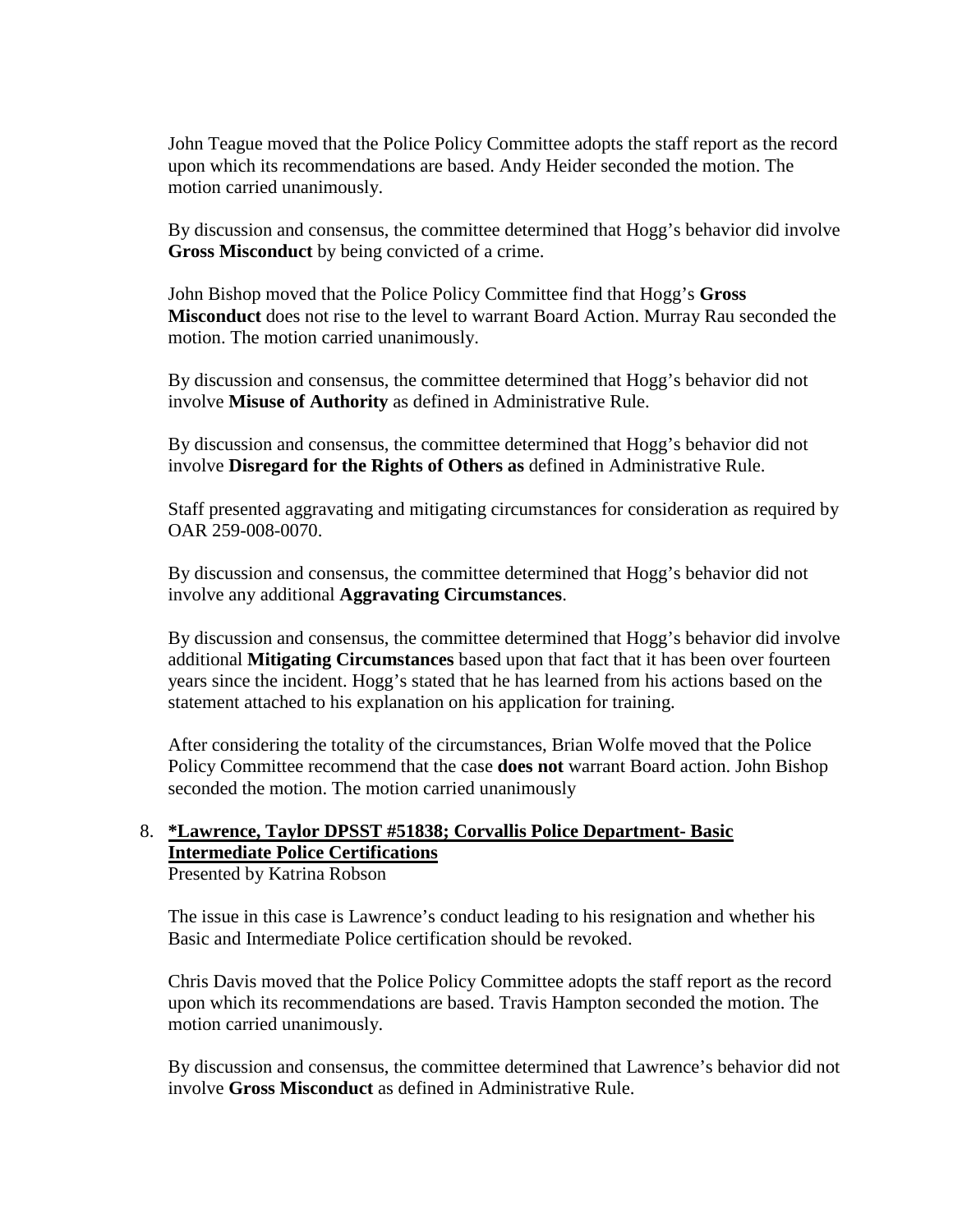By discussion and consensus, the committee determined that Lawrence's behavior did not involve **Misuse of Authority** as defined in Administrative Rule.

By discussion and consensus, the committee determined that Lawrence's behavior did not involve **Disregard for the Rights of Others** as defined in Administrative Rule.

By discussion and consensus, the committee determined that Lawrence's behavior did not involve **Dishonesty** as defined in Administrative.

Staff presented aggravating and mitigating circumstances for consideration as required by OAR 259-008-0070.

By discussion and consensus, the committee determined that Lawrence's behavior did not involve additional **Aggravating Circumstances**.

By discussion and consensus, the committee determined that Lawrence's behavior did involve additional **Mitigating Circumstances** In that his actions had meritorious intent and at worst his behavior/actions were naïve.

After considering the totality of the circumstances, Pat Garrett moved that the Police Policy Committee recommend that the case **does not** warrant Board action. Jeff Staples seconded the motion. The motion carried unanimously

### 9. **\*Thorsvold, Robert DPSST #51402; Bend Police Department – Basic, Intermediate Police Certifications)**

Presented by Katrina Robson

The issue in this case is Thorsvold's conduct leading to this resignation in lieu of termination and whether his certifications should be revoked as a result.

Brian Wolfe moved that the Police Policy Committee adopts the staff report as the record upon which its recommendations are based. Travis Hampton seconded the motion. The motion carried unanimously.

By discussion and consensus, the committee determined that Thorsvold's behavior did involve **Gross Misconduct** as defined in Administrative Rule based upon Thorsvold's repeated conduct even after training had been provided to him. By falsely arresting an individual this causes a danger or risk to persons, which goes against the efficient operation of agency policies. His behavior shows a pattern of being reckless if not intentional, which ultimately becomes the responsibility of the individual not the agency.

Travis Hampton moved that the Police Policy Committee find that Thorsvold's **Gross Misconduct** does rise to the level to warrant Board action when considered alone. Brian Wolfe seconded the motion. The motion carried with eleven ayes, Murray Rau and John Teague voting nay.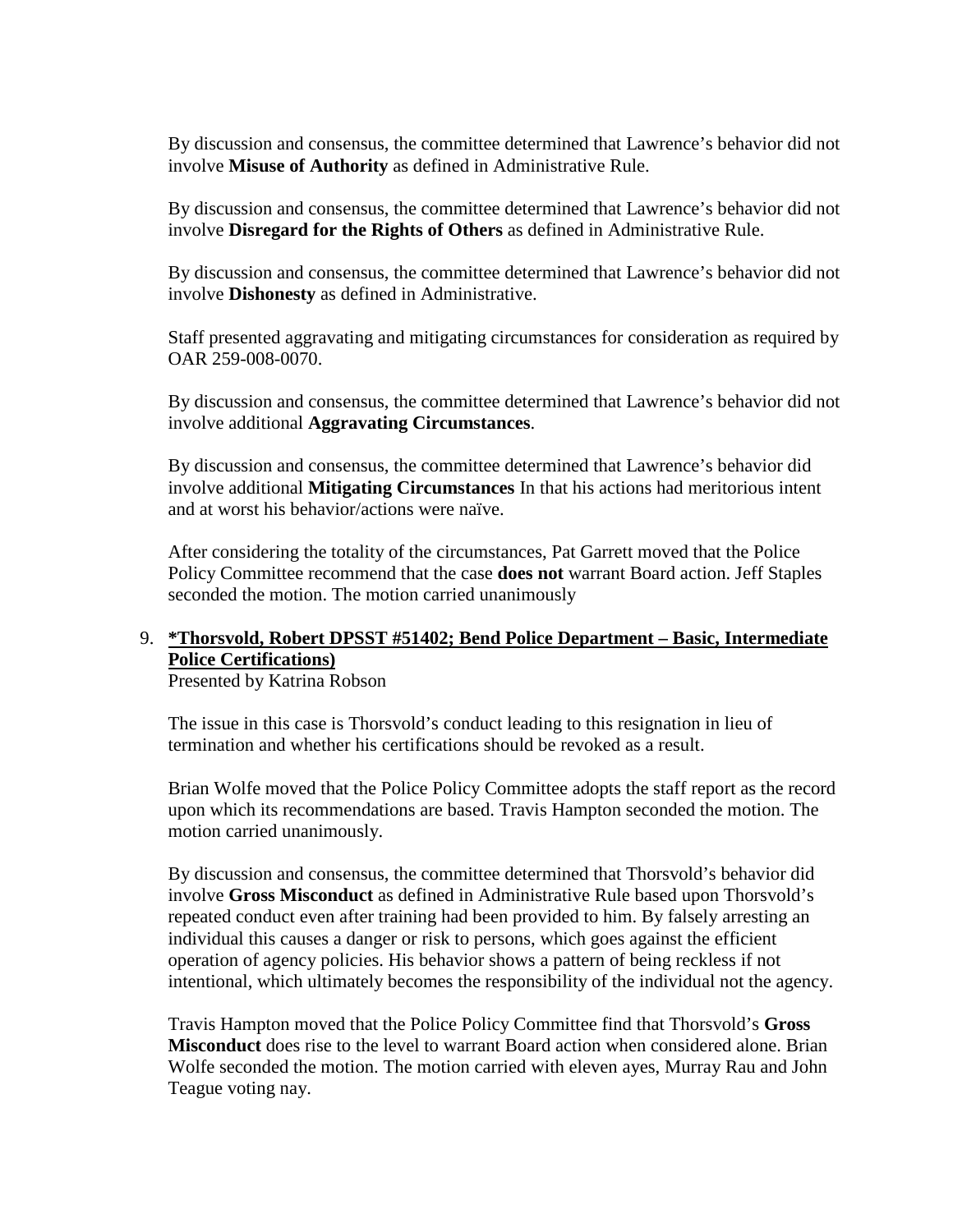By discussion and consensus, the committee determined that Thorsvold's behavior did not involve **Misuse of Authority** as defined in Administrative Rule.

By discussion and consensus, the committee determined that Thorsvold's behavior did involve **Disregard for the Rights of Others** as defined in Administrative Rule due to Thorsvold's violation of the subject's rights and his demonstrated disregard for the constitutional rights of others.

Travis Hampton moved that the Police Policy Committee find that Thorsvold's **Disregard for the Rights of Others** does rise to the level to warrant Board action when considered alone. Chris Davis seconded the motion. The motion carried with ten ayes and John Teague and Murray Rau nay. (Kris Allison did not vote.)

By discussion and consensus, the committee determined that Thorsvold's behavior did not involve **Dishonesty** as defined in Administrative Rule.

Staff presented aggravating and mitigating circumstances for consideration as required by OAR 259-008-0070.

By discussion and consensus, the committee determined that Thorsvold's behavior did not involve any additional **Aggravating Circumstances**.

By discussion and consensus, the committee determined that Thorsvold's behavior did involve additional **Mitigating Circumstances** due to the letter received from the Chief. Also that Thorsvold received no less than six letters of accommodation during his tenor. His peers describe him as highly energetic and self-motivated.

After considering the totality of the circumstances, John Teague moved that the Police Policy Committee recommend that the case **does not** warrant Board action. Murray Rau seconded the motion. The motion failed with Jeff Hering, John Teauge, Scott Dillon, and Murray Rau voting aye, and Kristine Allison, John Bishop, Pat Garrett, Travis Hampton, Andy Heider, Chris Davis, Jeff Staples and Brian Wolfe voting nay.

After considering the totality of the circumstances, Travis Hampton moved that the Police Policy Committee recommend that the case **does** warrant Board action. Pat Garrett seconded the motion. The motion carried with Kristine Allison, John Bishop, Pat Garrett, Travis Hampton, Andy Heider, Chris Davis, Jeff Staples and Brian Wolfe voting aye, Murray Rau, Jeff Hering, John Teague, and Scott Dillon nay.

By consensus, the Police Policy Committee members feel that Thorsvold's behavior impacts his ability to serve as a police officer due to Thorsvold's history of cutting corners with respect to the constitution. This is the core of what a public safety represents; it shows a lack of substance of his ability to demonstrate the aptitude of being in the role of a police officer.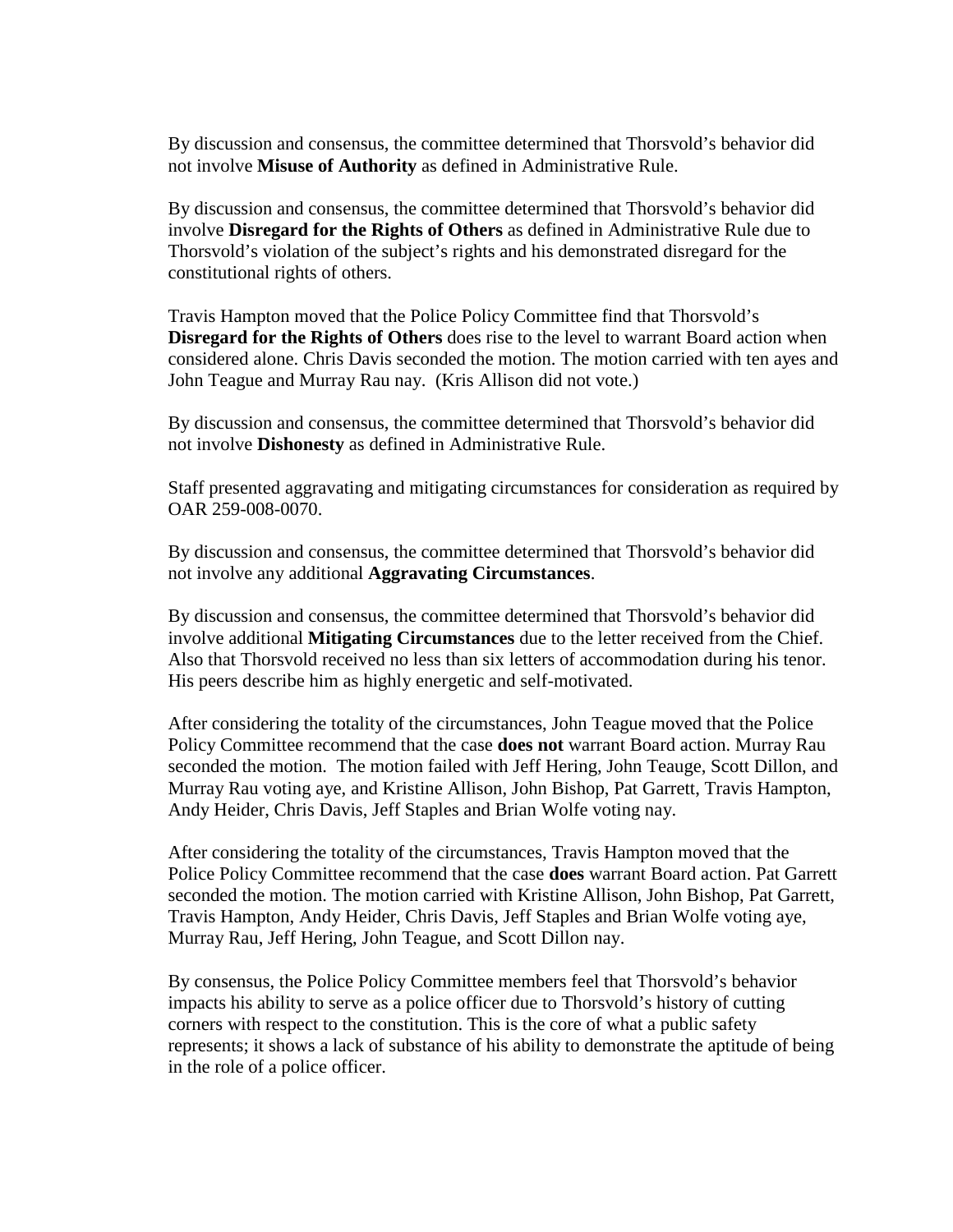Chris Davis moved that the committee recommends to the Board that Thorsvold's **Gross Misconduct** warrants Thorsvold's ineligibility to hold certification for a period of three years. Brian Wolfe seconded the motion. The motion carried unanimously.

Chris Davis moved that the committee recommends to the Board that Thorsvold's **Disregard for the Rights of Others** warrants Thorsvold's ineligibility to hold certification for a period of three years. Travis Hampton seconded the motion. The motion carried unanimously.

*The Police Policy adjourned at 12:25 p.m. for a break and reconvened at 12:50 p.m*.

# **10. \*Shipley, Joseph DPSST #24794; Yamhill county Sheriff's Office – Basic, Intermediate, Advanced, Supervisory , and Management Police Certifications and Instructor Certifications**

Presented by Katrina Robson

*Jeff Hering recused himself due to conflict of interest. Murray Rau recused himself due to conflict of interest.* 

*Vice Chair, John Teague served as Chair.*

The issue in this case is Shipley's conduct leading to his resignation during an internal affairs investigation and whether his Police certifications should be revoked.

This case was originally presented during the May Police Policy Committee (PPC), but was postponed until the August PPC so that additional documentation could be obtained for Committee members. The additional information was obtained and attached to the exhibits presented to the members.

By consensus, it was decided to by the Police Policy Committee to Table this case again pending the receipt of further information for consideration.

# **11. \*Bubar, Alexander DPSST #46589; Columbia City Police Department- Application for Training and Subsequent Police Certification**

Presented by Katrina Robson

The issue in this case is Bubar's conduct in his arrest and subsequent conviction of Minor in Possession of an Alcoholic Beverageand whether his Application for Training and subsequent certification should be denied as a result.

Chris Davis moved that the Police Policy Committee adopts the staff report as the record upon which its recommendations are based. Andy Heider seconded the motion. The motion carried unanimously.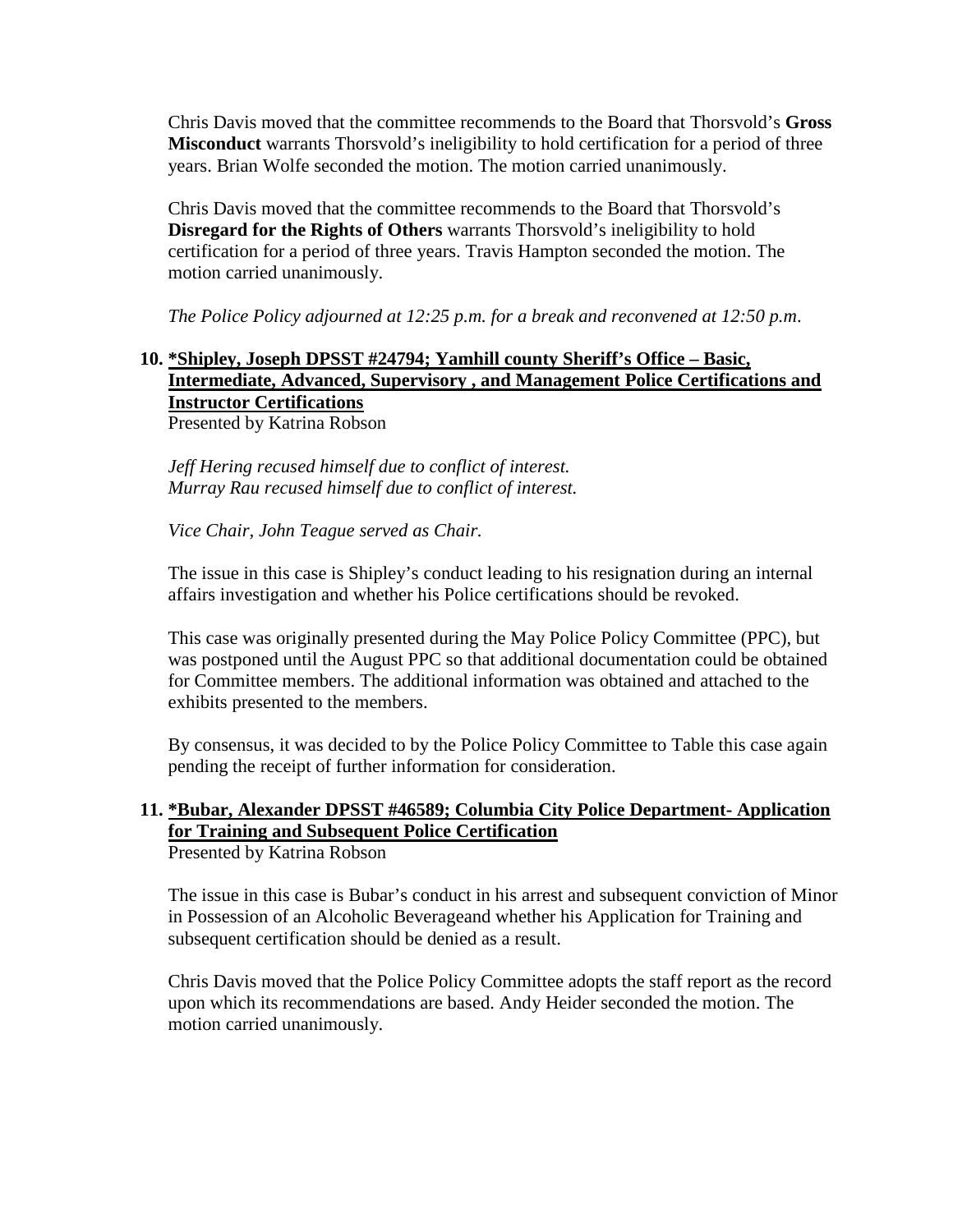By discussion and consensus, the committee determined that Bubar's behavior did involve **Gross Misconduct** as defined in Administrative Rule based on the criminal offense and guilty finding.

John Bishop moved that the Police Policy Committee find that Bubar's **Gross Misconduct** does not rise to the level to warrant Board action when considered alone. Travis Hampton seconded the motion. The motion carried unanimously.

By discussion and consensus, the committee determined that Bubar's behavior did not involve **Misuse of Authority** as defined in Administrative Rule.

By discussion and consensus, the committee determined that Bubar's behavior did not involve **Disregard for the Rights of Others** as defined in Administrative Rule.

By discussion and consensus, the committee determined that Bubar's behavior did not involve **Dishonesty** as defined in Administrative Rule.

Staff presented aggravating and mitigating circumstances for consideration as required by OAR 259-008-0070.

By discussion and consensus, the committee determined that Bubar's behavior did not involve any additional **Aggravating Circumstances**.

By discussion and consensus, the committee determined that Bubar's behavior did involve additional **Mitigating Circumstances** based upon Bubar was eighteen years old at the time of the incident which was fourteen years ago. Bubar has served as a reserve police officer for over ten years. He has also nearly completed his bachelor's degree in Criminal Justice Administration. In the letter presented to the Police Policy Committee, Bubar took full responsibility for his poor decision that he had made at that early point of his life. Additionally, there was a letter of support from the Chief.

After considering the totality of the circumstances, Pat Garrett moved that the Police Policy Committee recommend that the case **does not** warrant Board action. Jeff Staples seconded the motion. The motion carried unanimously

# **12. \*Livington, Ariel DPSST # 57429; Portland Police Bureau – Application for Training and Subsequent Police Certification**

Presented by Katrina Robson

#### *Chris Davis recused himself due to conflict of interest.*

The issue in this case is Livingston's conduct in her arrest and subsequent conviction of person Under 21 Attempt to Purchase Alcoholic Beveragesand whether her Application for Training and subsequent certification should be denied as a result.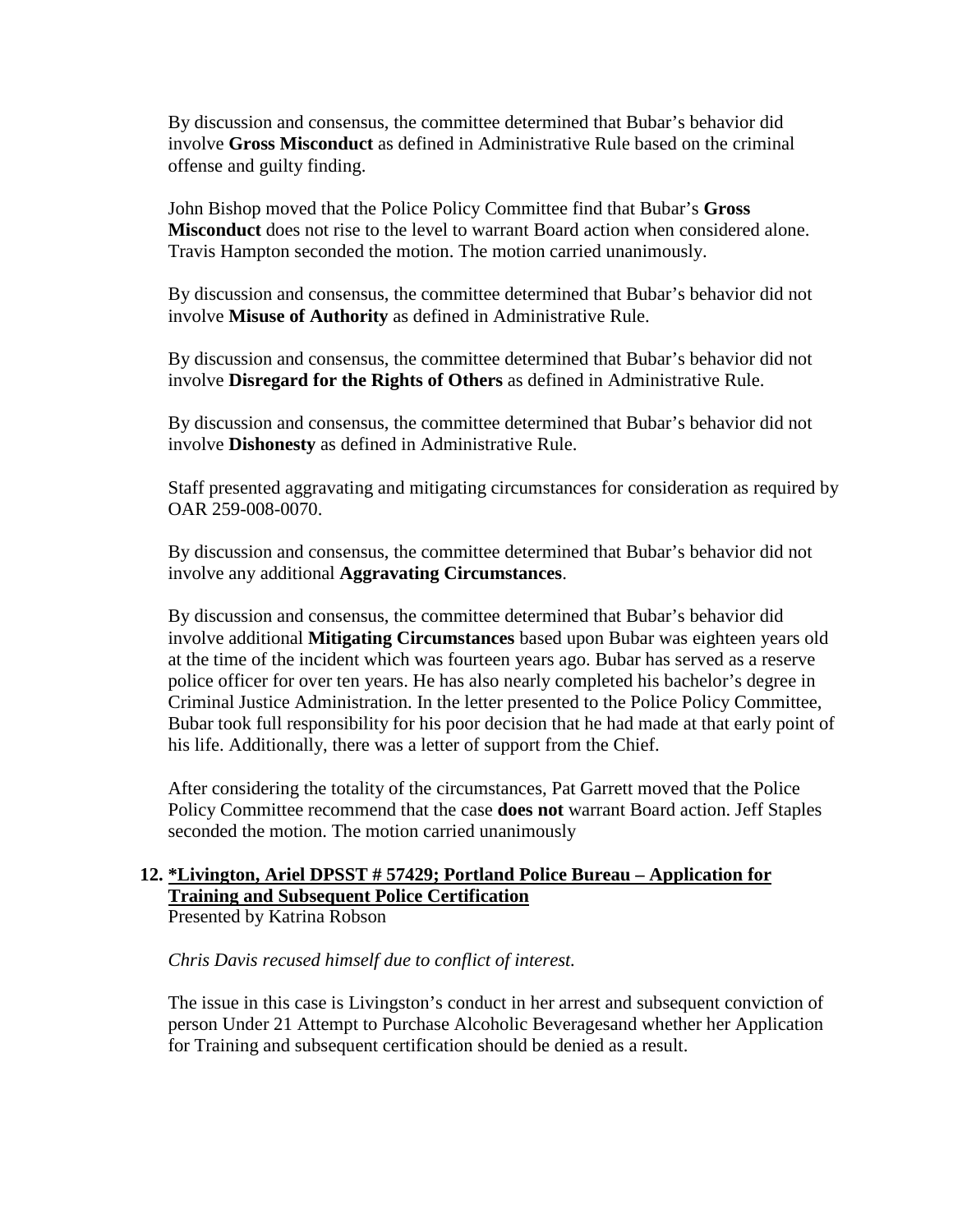John Teague moved that the Police Policy Committee adopts the staff report as the record upon which its recommendations are based. Travis Hampton seconded the motion. The motion carried with twelve ayes and Chris Davis abstaining.

By discussion and consensus, the committee determined that Livingston's behavior did involve **Gross Misconduct** as defined in Administrative Rule based upon the violation of the law.

John Bishop moved that the Police Policy Committee find that Livingston's **Gross Misconduct** does not rise to the level to warrant Board action when considered alone. John Teague seconded the motion. The motion carried with twelve ayes and Chris Davis abstaining.

By discussion and consensus, the committee determined that Livingston's behavior did not involve **Misuse of Authority** as defined in Administrative Rule.

By discussion and consensus, the committee determined that Livingston's behavior did not involve **Disregard for the Rights of Others** as defined in Administrative Rule.

By discussion and consensus, the committee determined that Livingston's behavior did not involve **Dishonesty** as defined in Administrative Rule.

Staff presented aggravating and mitigating circumstances for consideration as required by OAR 259-008-0070.

By discussion and consensus, the committee determined that Livingston's behavior did not involve any additional **Aggravating Circumstances.** 

By discussion and consensus, the committee determined that Livingston's behavior did not involve any additional **Mitigating Circumstances**.

After considering the totality of the circumstances, Murray Rau moved that the Police Policy Committee recommend that the case **does not** warrant Board action. Jeff Staples seconded the motion. The motion carried with twelve ayes and Chris Davis abstaining.

# **13. \*Watlamet, Phillip DPSST #27236; Columbia river Inter-Tribal Fisheries – Basic, Intermediate, and Advanced Police Certifications**

Presented by Katrina Robson

The issue in this case is Waltamet's conduct leading to his termination and whether his Police certifications should be revoked as a result.

Jeff Staples moved that the Police Policy Committee adopt the staff report as the record upon which its recommendations are based. Pat Garrett seconded the motion. The motion carried unanimously.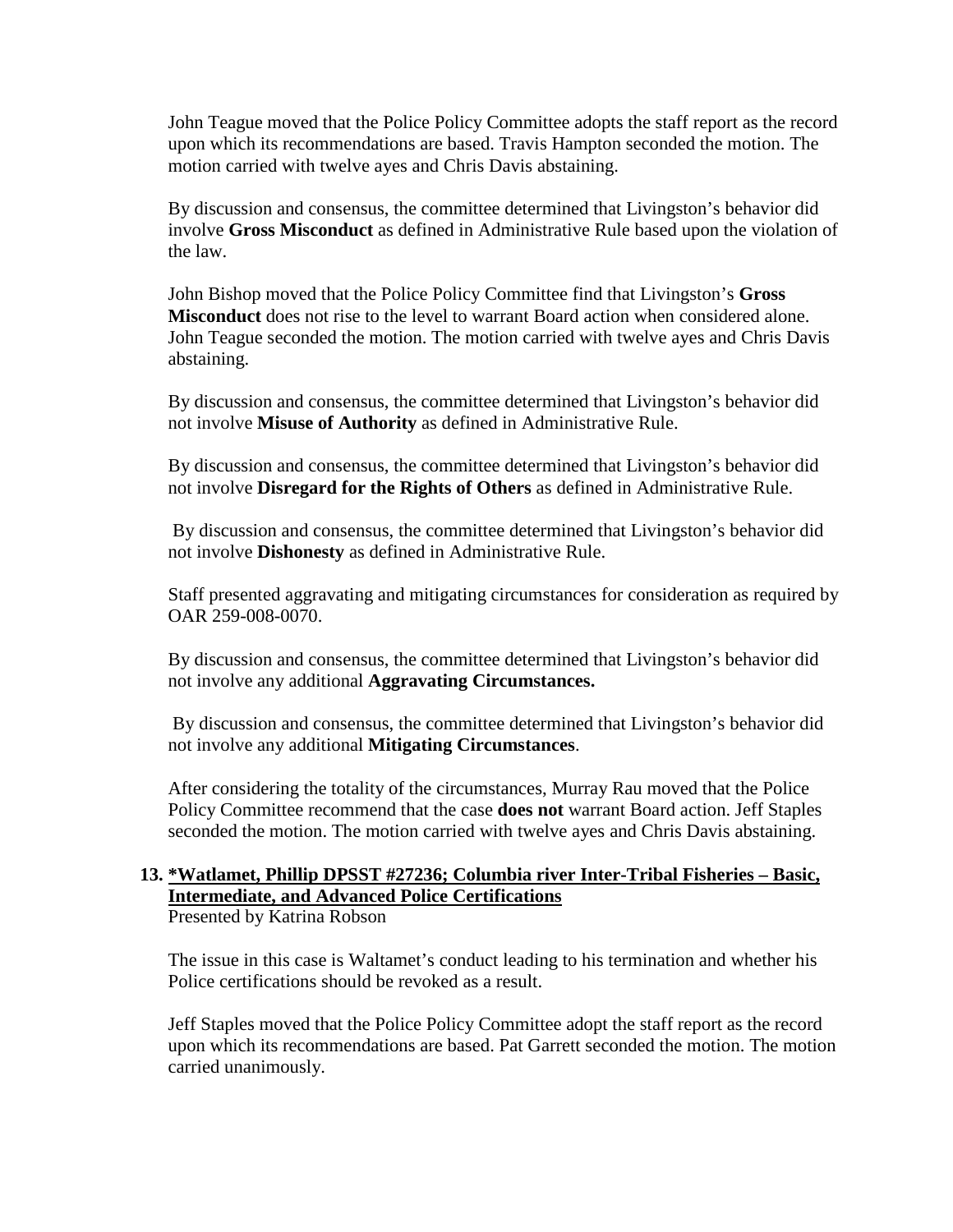By discussion and consensus, the committee determined that Waltamet's behavior did involve **Gross Misconduct** as defined in Administrative Rule When he seized and stored a fishing net offsite at his mother's residence, by failing to follow policy and procedures in reference to the use of the body camera and report writing; all of which impacts the efficient operations of the agency.

Travis Hampton moved that the Police Policy Committee find that Waltamet's **Gross Misconduct** does rise to the level to warrant Board action when considered alone. John Bishop seconded the vote. The motion carried with Jeff Hering, Kristine Allison, John Bishop, Scott Dillon, Pat Garrett, Travis Hampton, Andy Heider, Chris Davis, Jeffrey Staples, and Brian Wolfe voting aye, and Murray Rau and John Teague voting nay.

By discussion and consensus, the committee determined that Waltamet's behavior did involve **Misuse of Authority** as defined in Administrative Rule whenWaltamet used his position as a police officer to seize a gillnet from a citizen and took it to his mother's residence and depriving the owner of its use.

Chris Davis moved that the Police Policy Committee find that Waltamet's **Misuse of Authority** does rise to the level to warrant Board action when considered alone. John Bishop seconded the motion. The motion carried with Jeff Hering, Kristine Allison, John Bishop, Scott Dillon, Pat Garrett, Travis Hampton, Andy Heider, Chris Davis, Murray Rau, Jeff Staples and Brian Wolfe voting aye, and John Teague voting nay.

By discussion and consensus, the committee determined that Waltamet's behavior did involve **Disregard for the Rights of Others** as defined in Administrative Rule by depriving the use of the net by the rightful owner.

Travis Hampton moved that the Police Policy Committee find that Waltamet's **Disregard for the Rights of Others** does rise to the level to warrant Board action when considered alone. John Bishop seconded the motion. The motion carried with twelve ayes, John Teague voting nay.

By discussion and consensus, the committee determined that Waltamet's behavior did involve **Dishonesty** as defined in Administrative Rule by Waltamet's plan to keep the net based upon the preponderance of evidence which is considered theft.

Jeff Staples moved that the Police Policy Committee find that Waltamet's **Dishonesty**  does rise to the level to warrant Board action when considered alone. Chris Davis seconded the motion. The motion carried with eleven ayes and John Teague and Murray Rau voting nay.

Staff presented aggravating and mitigating circumstances for consideration as required by OAR 259-008-0070.

By discussion and consensus, the committee determined that Waltamet's behavior did not involve any additional **Aggravating Circumstances.**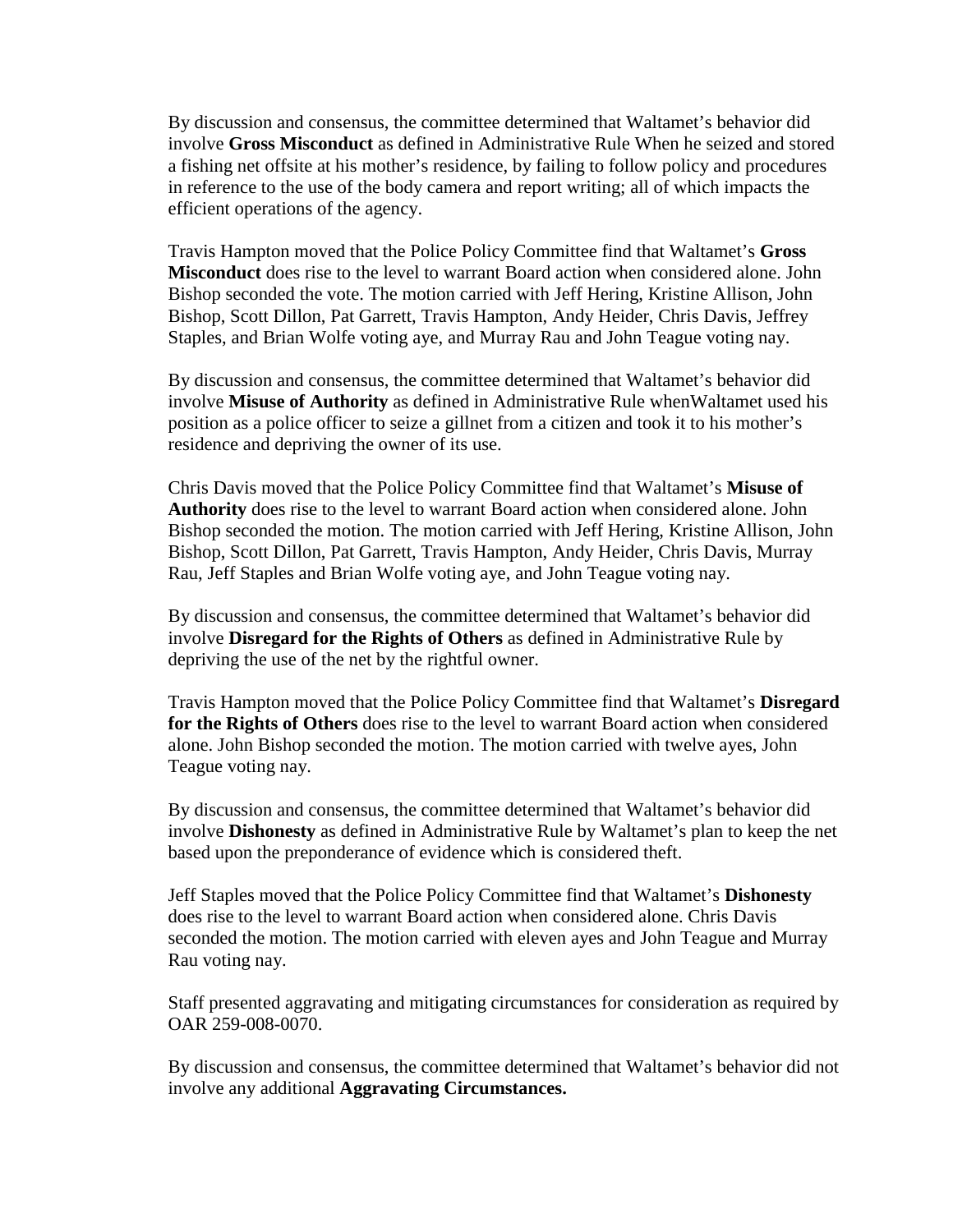By discussion and consensus, the committee determined that Waltamet's behavior did involve additional **Mitigating Circumstances** including that key evidence wasn't provided for consideration by the PPC including interviews and phone/text logs.

After considering the totality of the circumstances, Pat Garrett moved that the Police Policy Committee recommend that the case **does** warrant Board action. John Bishop seconded the motion. The motion carried with Jeff Hering, Kristine Allison, John Bishop, Scott Dillon, Pat Garrett, Travis Hampton, Andy Heider, Chris Davis, Jeff Staples, and Brian Wolfe voting aye, and John Teague and Murray Rau voting nay.

By consensus the Police Policy Committee members feel that Waltamat's behavior impacts his ability to serve as a police officer due to gross negligence and sloppiness, a lack of trust that he will fulfill his job properly. The behavior precludes Waltamat from being a police officer because it shows deceitfulness and gross negligence whether it was on accident or on purpose.

Chris Davis moved that the committee recommends to the Board that Waltamat's **Dishonesty** warrants ineligibility to hold certification for life. Pat Garrett seconded the motion. The motion carried with Jeff Hering, Kristine Allison, John Bishop, Scott Dillon, Pat Garrett, Travis Hampton, Chris Davis, Jeff Staples, and Brian Wolfe voting aye, Andy Heider, John Teague, and Murray Rau voting nay.

Kristine Allison moved that the committee recommends to the Board that Waltamat's **Disregard for the Rights of Others** warrants ineligibility to hold certification for fifteen years. Pat Garrett seconded the motion. The motion carried with Jeff Hering, Kristine Allison, John Bishop, Scott Dillon, Pat Garrett, Travis Hampton, Andy Heider, Chris Davis, Jeff Staples, and Brian Wolfe voting aye, John Teague and Murray Rau voting nay.

Jeff Staples moved that the committee recommends to the Board that Waltamat's **Misuse of Authority** warrants ineligibility to hold certification for ten years. Kristine Allison seconded the motion. The motion carried with Jeff Hering, Kristine Allison, John Bishop, Scott Dillon, Pat Garrett, Travis Hampton, Andy Heider, Chris Davis, Jeff Staples, and Brian Wolfe voting aye, and John Teague, and Murray Rau voting nay.

John Bishop moved that the committee recommends to the Board that Waltamat's **Gross Misconduct** warrants ineligibility to hold certification for ten years. Brian Wolfe seconded the motion. The motion carried with Jeff Hering, Kristine Allison, John Bishop, Scott Dillon, Pat Garrett, Travis Hampton, Andy Heider, Chris Davis, Jeff Staples, and Brian Wolfe voting aye, John Teague, and Murray Rau voting nay.

#### **14. \*Rathbun, Douglas DPSST #03086; Basic, Intermediate, Advanced, Supervisory, Management, and Executive Police Certifications**

Presented by Katrina Robson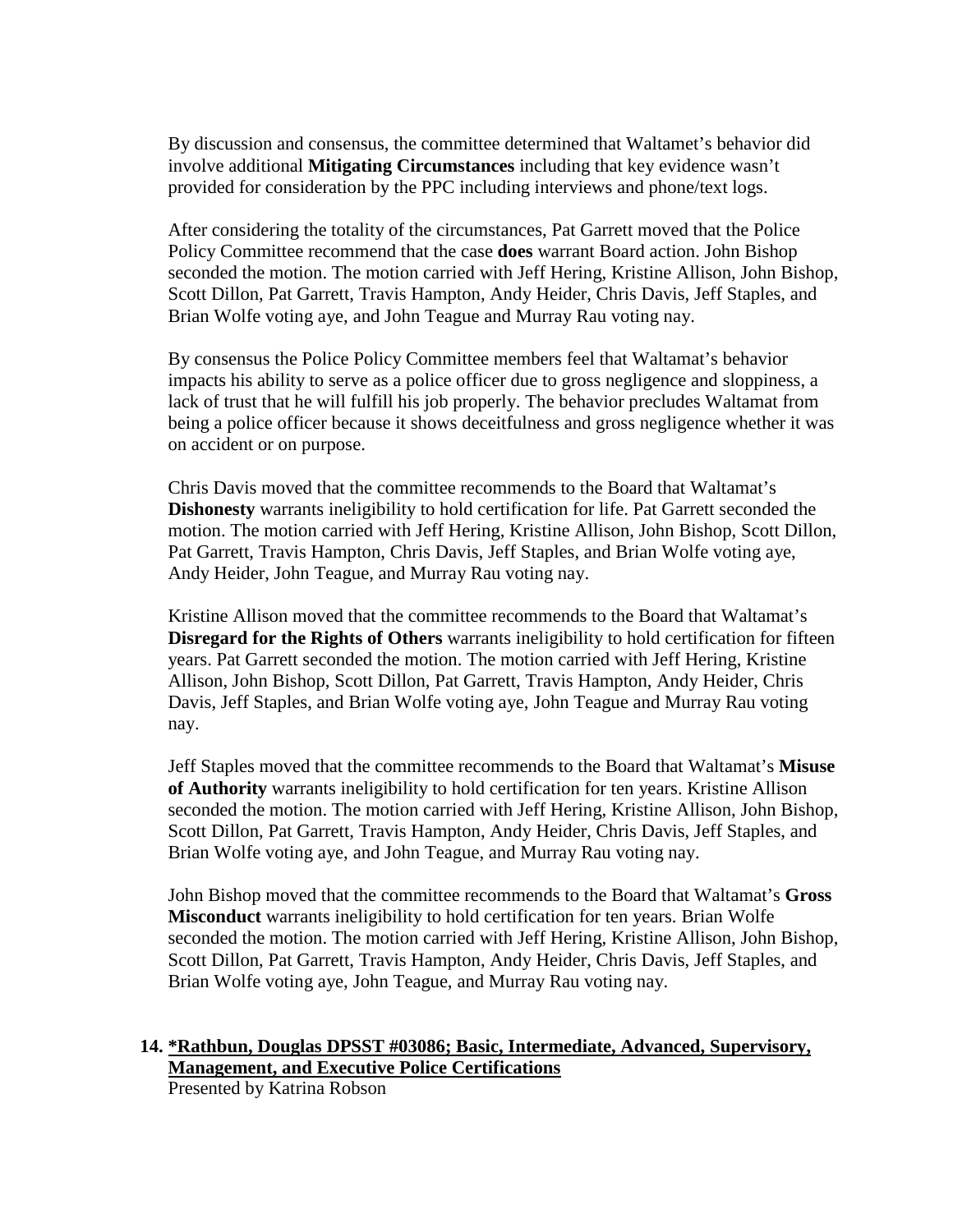The issue in this case is Rathbun's conduct that led to his arrest and subsequent conviction of Animal Neglect in the Second Degree and whether his Police certifications should be revoked as a result.

John Bishop moved that the Police Policy Committee adopts the staff report as the record upon which its recommendations are based. John Teague seconded the motion. The motion carried unanimously

By discussion and consensus, the committee determined that Rathbun's behavior did involve **Gross Misconduct** as defined in Administrative Rule based on the conviction of the crime of Animal Neglect in the Second Degree

John Bishop moved that the Police Policy Committee find that Rathbun's Gross **Misconduct** does rise to the level to warrant Board action when considered alone. John Teague seconded the motion. The motion carried unanimously.

By discussion and consensus, the committee determined that Rathbun's behavior did not involve **Misuse of Authority** as defined in Administrative Rule.

By discussion and consensus, the committee determined that Rathbun's behavior did not involve **Disregard for the Rights of Others** as defined in Administrative Rule.

By discussion and consensus, the committee determined that Rathbun's behavior did involve **Dishonesty** as defined in Administrative Rule due to Rahtbun's story was implausible and several witness's placed Rathbun's car in the vicinity.

John Teague moved that the Police Policy Committee find that Rathbun's **Dishonesty**  does not rise to the level to warrant Board action when considered alone. Murray Rau seconded the motion. The motion failed with four ayes and eight nays.

Travis Hampton proposed a new motion for the Police Policy Committee to find that Rathbun's Dishonesty does rise to the level to warrant Board action when considered alone. Scott Dillon seconded the motion. The carried with eight ayes and four nays.

Staff presented aggravating and mitigating circumstances for consideration as required by OAR 259-008-0070.

By discussion and consensus, the committee determined that Rathbun's behavior did not involve any additional **Aggravating Circumstances**.

By discussion and consensus, the committee determined that Rathbun's behavior did involve additional **Mitigating Circumstances** due to Rathbun worked for the citizens for the State of Oregon from 1967-2001. Most of his time was spent in management or Chief of Police. Rathbun has not been in law enforcement for sixteen years.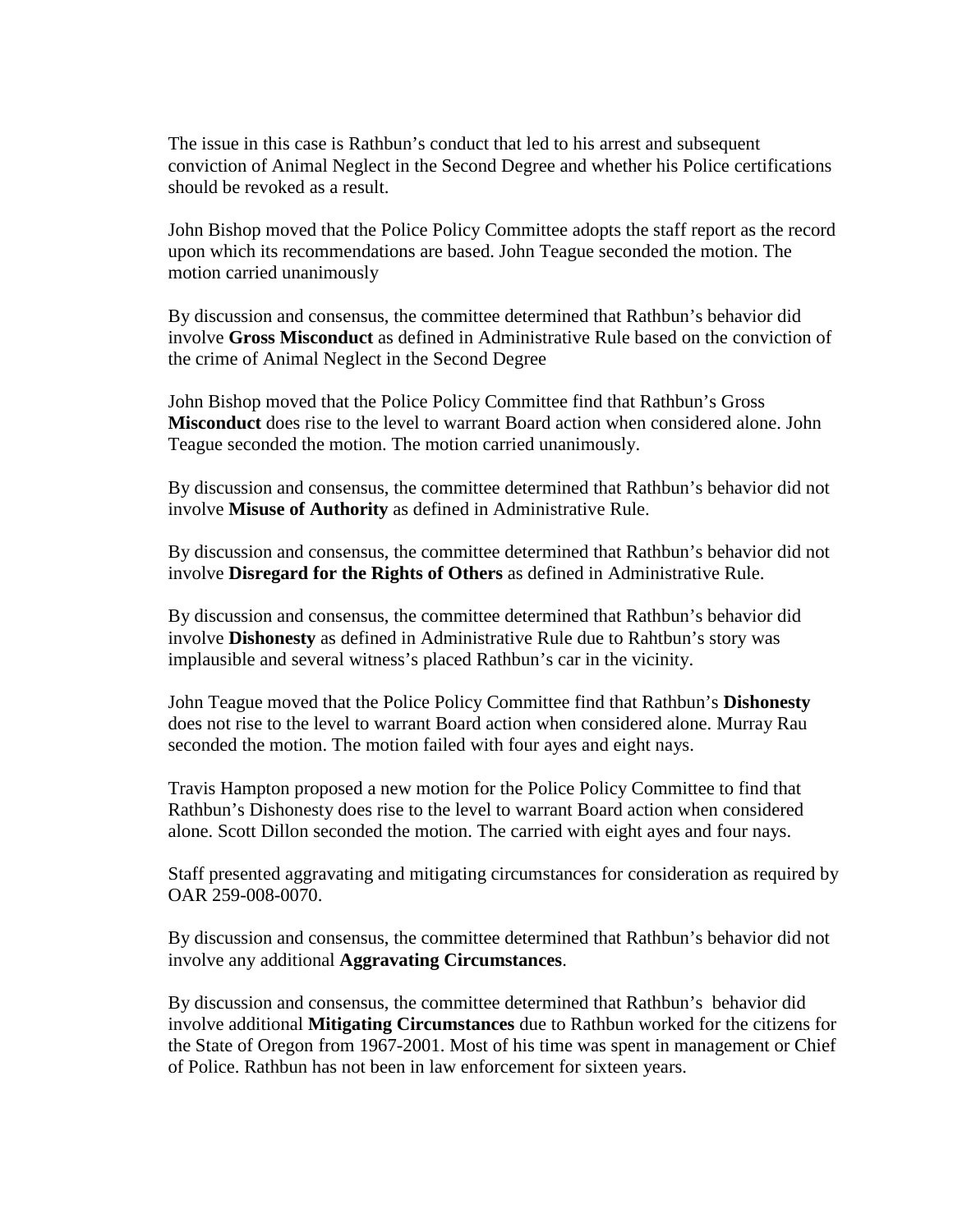After considering the totality of the circumstances, John Bishop moved that the Police Policy Committee recommend that the case **does** warrant Board action. John Teague seconded the motion. The motion carried unanimously.

By consensus, the Police Policy Committee members feel that Rathbun's behavior impacts his ability to serve as a police officer due to the criminal conviction. The lack of empathy for the suffering dog and his lack of honesty play a vital role in his ability to serve as a police officer.

Pat Garrett moved that the committee recommends to the Board that Rathbun's **Dishonesty** warrants ineligibility to hold certification for ten years. Brian Wolfe seconded the motion. The motion carried with Jeff Hering, Kristine Allison, John Bishop, Pat Garrett, Travis Hampton, Andy Heider, Chris Davis, Murray Rau, Jeff Staples, and Brian Wolfe voting aye, and John Teague, and Scott Dillon voting nay.

John Bishop moved that the committee recommends to the Board that Rathbun's **Gross Misconduct** warrants ineligibility to hold certification for ten years. Chris Davis seconded the motion. The motion carried with Jeff Hering, Kristine Allison, John Bishop, Pat Garrett, Travis Hampton, Andy Heider, Chris Davis, Murray Rau, Jeff Staples, and Brian Wolfe voting aye, and John Teague, and Scott Dillon voting nay.

### **15. Kimble, Kurtis DPSST #34515 DPSST # 34515; Basic and Intermediate Police Certification**

Presented by Katrina Robson

The issue in this case is Kimble's conduct that led to his arrest and subsequent conviction of Disorderly conduct in the Second Degree and whether his police certification should be revoked as a result.

Murray Rau moved that the Police Policy Committee adopts the staff report as the record upon which its recommendations are based. Jeff Staples seconded the motion. The motion carried unanimously

By discussion and consensus, the committee determined that Kimble's behavior did involve **Gross Misconduct** as defined in Administrative Rule based his conviction of Disorderly Conduct in the Second Degree.

Travis Hampton moved that the Police Policy Committee find that Kimble's Gross **Misconduct** does rise to the level to warrant Board action when considered alone. Brian Wolfe seconded the motion. The motion carried unanimously.

By discussion and consensus, the committee determined that Kimble's behavior did not involve **Misuse of Authority** as defined in Administrative Rule.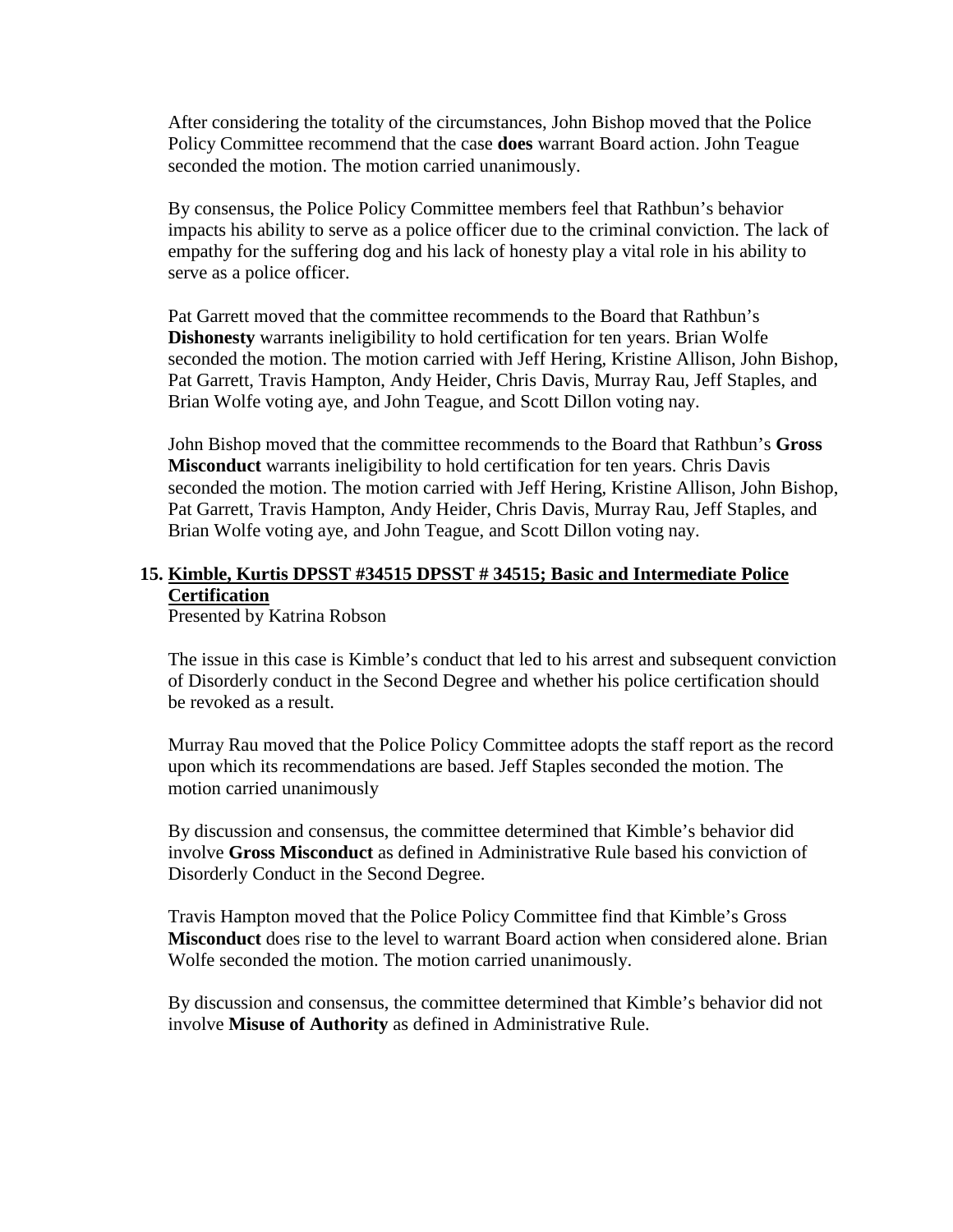By discussion and consensus, the committee determined that Kimble's behavior did involve **Disregard for the Rights of Others** as defined in Administrative Rule by putting his hands on someone else and preventing them from leaving.

Travis Hampton moved that the Police Policy Committee find that Kimble's Disregard for the Rights of Others does rise to the level to warrant Board action when considered alone. Jeff Staples seconded the motion. The motion carried with Jeff Hering, Kristine Allison, John Bishop, Scott Dillon, Pat Garrett, Travis Hampton, Andy Heider, Chris Davis, Murray Rau, Jeff Staples, and Brian Wolfe voting aye, and John Teague voting nay.

By discussion and consensus, the committee determined that Kimble's behavior did involve **Dishonesty** as defined in Administrative Rule due to Kimble's statement to the Oregon State Police Trooper that he did not place his hands on the victim, but this is contrary to the victim and witness statements as well as there were marks on the victim's neck.

Travis Hampton moved that the Police Policy Committee find that Kimble's **Dishonesty**  does rise to the level to warrant Board action when considered alone. Pat Garrett seconded the motion. The motion carried unanimously.

Staff presented aggravating and mitigating circumstances for consideration as required by OAR 259-008-0070.

By discussion and consensus, the committee determined that Kimble's behavior did involve additional **Aggravating Circumstances** by the statements made in the report show Kimble has an explosive temper.

By discussion and consensus, the committee determined that Kimble's behavior did involve additional **Mitigating Circumstances** due to the fact that Kimble has been out of law enforcement for sixteen years.

After considering the totality of the circumstances, Travis Hampton moved that the Police Policy Committee recommend that the case **does** warrant Board action. Brian Wolfe seconded the motion. The motion carried unanimously.

By consensus, the Police Policy Committee members feel that Kimball's behavior impacts his ability to serve as a police officer due to indications of significant impulse control issues that show up in the case presented. His temperament shows that when grabbed the individual by the neck he denied it adamantly.

Pat Garrett moved that the committee recommends to the Board that Kimball's **Dishonesty** warrants an ineligibility to hold certification for life. John Bishop seconded the motion. The motion carried unanimously.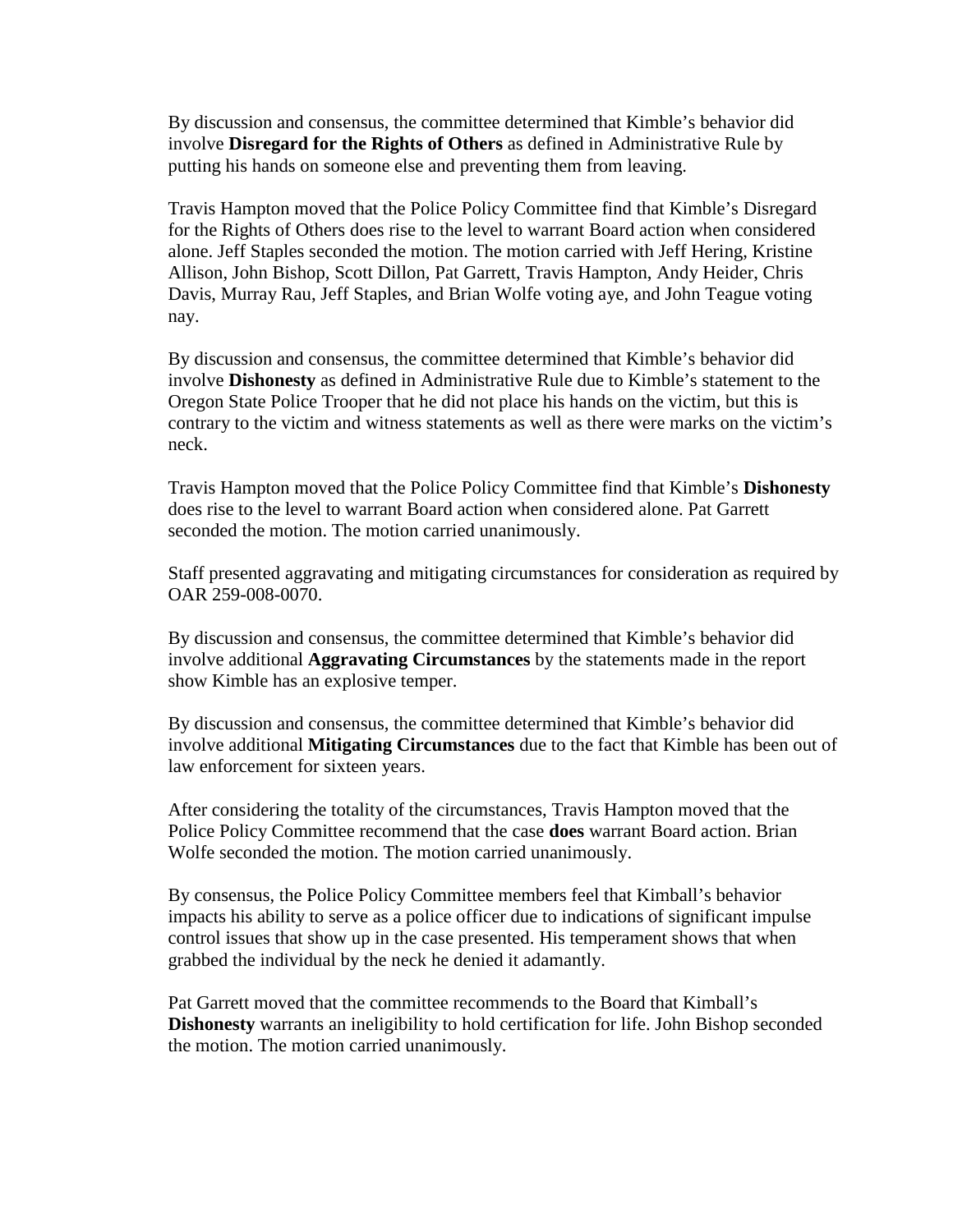John Bishop moved that the committee recommends to the Board that Kimball's **Disregard for the Rights of Others** warrants an ineligibility to hold certification for 15 years. Chris Davis seconded the motion. The motion carried unanimously.

Jeff Staples moved that the committee recommends to the Board that Kimball's **Gross Misconduct** warrants an ineligibility to hold certification for ten years. John Bishop seconded the motion. The motion carried unanimously.

### **16. Department Update**

### *Linsay Hale presented –*

- Linsay reminded the group of the recent change in the citizen complaint process. These changes include bringing complaints against individuals that are no longer employed, complaints against elected officials and complaints against officers whose employing agency is non-responsive to the policy committee for review and determination of next action.
- The new rule does allow for a broader scope in regards to administrative closures. Staff will present a "consent agenda-like" memo for affirmation of staff recommendation to close cases.
- Linsay wanted to recognize for the record that there was a case that was on the original agenda for Scott Johnson in which the Board requested re-review. This case was pulled from the agenda due to a stipulated order.
- The Board approved staff altering the process in which DPSST handles the administrative rules. The new process will allow DPSST to file the rule permanently for public comment after Policy Committee review and approval. This will allow all the public comments period to occur prior to Board review/approval.. If there are comments, they will be presented to the policy committee. This will shorten the amount of time it takes to file a permanent rule by approximately 3 months.
- The bill passed to add public members to the body of all the policy committees. This will take effect January 1, 2018. Staff will present an OAR outlining the selection process to the Board in October for approval.
- DPSST is piloting equipment that would allow the Broadcasting of these meetings over the internet.
- DPSST is coordinating with our agency partners on changes to how records are managed internally that would allow the publishing of staff reports online.
- The CJ IRIS has been expanded to include the employment history of all actively employed and non-active officers to assist with background investigations. The Board has asked staff to evaluate operationally how officer separations from employment are handled by DPSST. Staff's recommendation will be presented to the Board in October.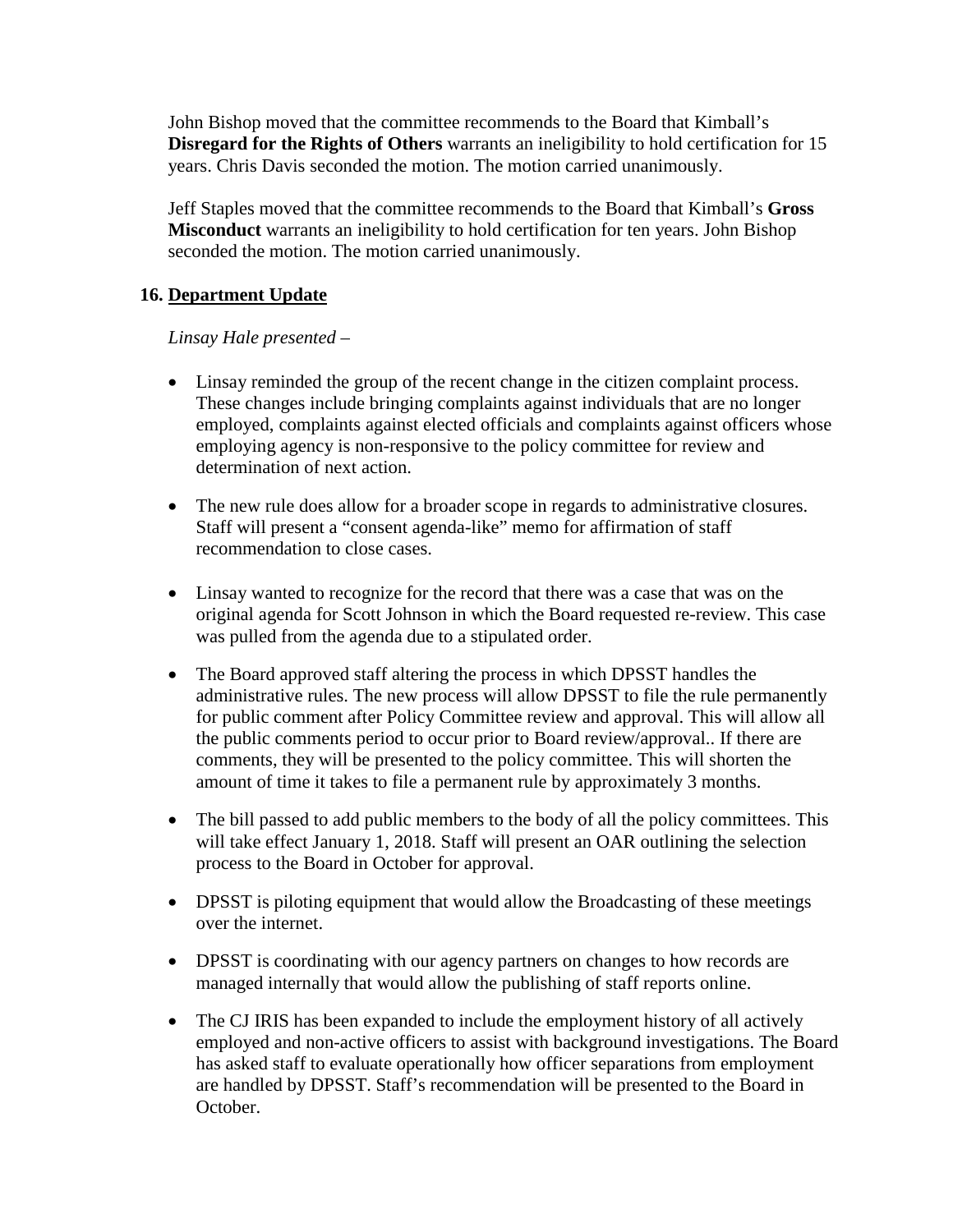#### *Eriks Gabliks reported –*

- The 79th Oregon legislative session is over. All of the Bills approved by the Board for DPSST are in route to Governor Brown's office for review and anticipated signature. A bill regarding racial profiling, which would add a number of positions within our Center for Policing Excellence, was approved in the final hours of the session.
- Eriks shared that a bill was approved during the session that would allow those in the United States under the Compact of Free Association (COFA) to serve as police officers, corrections officers and parole and probation officers. Current statutory language requires that applicants be citizens of the United States. COFA is a unique treaty between the United States and three island nations; Republic of the Marshall Islands, Federated States of Micronesia, and the Republic of Palau. Under the Compact, the Islanders from these nations are entitled to live, work and study in the United States. This bill was a topic of discussion at the Keizer law enforcement community forum that was held last year and attended by the region's law enforcement leaders. This bill would help agencies diversify their work forces.
- A bill introduced at the request of the Oregon Association of Chiefs of Police and the Oregon State Sheriff's Association to clarify language within the Oregon Revised Statute regarding billing for officers who leave one law enforcement agency for another within their first three years of employment has had a hearing and is moving forward through the process. This language is contained with DPSST statutes and DPSST staff helped facilitate the discussion.
- On the fiscal front, the DPSST budget for the 2017-2019 biennium was approved. The budget reduced the number of Basic Police classes in the 2017-2019 biennium by two 16-week classes. This reduces the number of APT hours we have available but does not affect any full-time positions at DPSST. If the current retirement/hiring trend continues we will be asking the E-Board for funds for additional classes in the Fall of 2018.
- To address the 1.6 billion shortfall the State is facing in the 2017-2019 biennium, the end of session bill included an across the board budget reduction in services and supplies, and delay of hiring vacant positions, to make up the shortfall. The impact to DPSST is approximately 1.2 million dollars. DPSST will need to make reductions internally but will not reduce the number of classes scheduled.
- Eriks thanked all of the organizations and agencies for their support during the 2017 legislative session. Eriks also thanked Linsay Hale, Jennifer Howald, and the DPSST Business Division for their work during the session.
- DPSST's Training Division continues to focus on the students' experience while at the Academy. DPSST is in the process of converting seven Public Safety Training Specialist 1 (PSTS-1) position from a mix of part-time, casual, employees to full-time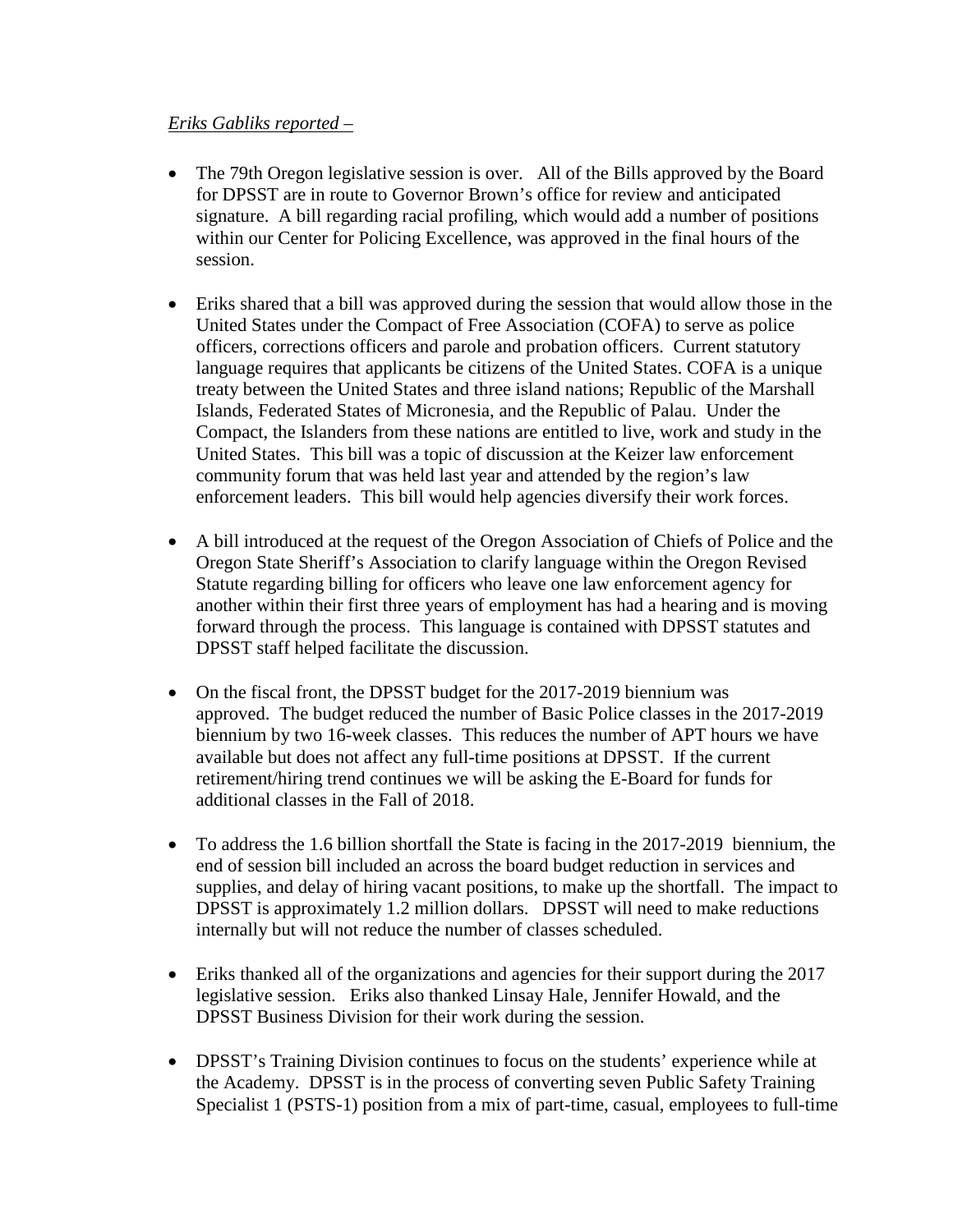so that there is more consistency in classes and more reliable staffing. Part-time trainers will still serve an important role in the agency but with the number of basic classes being currently offered there are often times that there are not enough parttime trainers available. 56 applications were receive and are being reviewed by staff and constituents.

- DPSST is continuing its review of the Basic Police Course. This is a comprehensive stem to stern review of the 16-week class that will take the program down to the frame and rebuild it. All recommendations will be shared with the PPC and the Board before the final changes are implemented. A very active work group that includes law enforcement professionals from various size agencies and organizational positions, along with citizens, are busy with the project. Eriks anticipates the process will take approximately one year to complete. DPSST's Center for Policing Excellence is overseeing the project as the curriculum section is located within this unit.
- Academy enrollment numbers remain steady. At the beginning of the week, one seat was available in the May Basic Police Class and three seats were available in the June Basic Police Class. Since that time, all of the seats have been filled with newly hired officers now being enrolled into the August class. DPSST staff continues to work with agencies to address their hiring needs and maintain on-going communications. The concern for staff is still the large number of certified law enforcement personnel who are eligible to retire.
- Jim De Sully, a retired Assistant Chief from the Tigard Police Department was hired to fill-in as the Tactical and Skills Training Section Manager. This will be a temporary position which will last no longer than one (1) year. Jim has over 30 years of experience with police departments in Cannon Beach, Lincoln City and Tigard. He worked his way through the ranks to Assistant Chief where he retired last year. Jim began with DPSST August 7th. The first three to six months will be assisting the leadership team with the management of the skills and tactical staff, assist with the full-time hiring of a PEM E/ Skills Manager, recruiting & hiring fulltime PSTS 1 and APT's and working on projects reviewing policy and processes to make us more effective. Jim is an accomplished executive and brings a lot of experience to our Training Division and DPSST.
- Mike Herb has successfully completed a multi-stage hiring process for the Academy Operations Manager. Mike is a 30-year law enforcement veteran with Forest Grove Police Department and will retire as a Captain to accept the position here at DPSST. He worked various assignments over the years and spent the last seven years as a Captain, reporting directly to the Chief of Police. He has enjoyed a successful career and is looking forward to joining our team. His knowledge and experience will undoubtedly be an asset to us.
- On August 21, DPSST staff and Academy students participated in a campus-wide fire drill and many remained outside to partake in the 2017 total solar eclipse at the